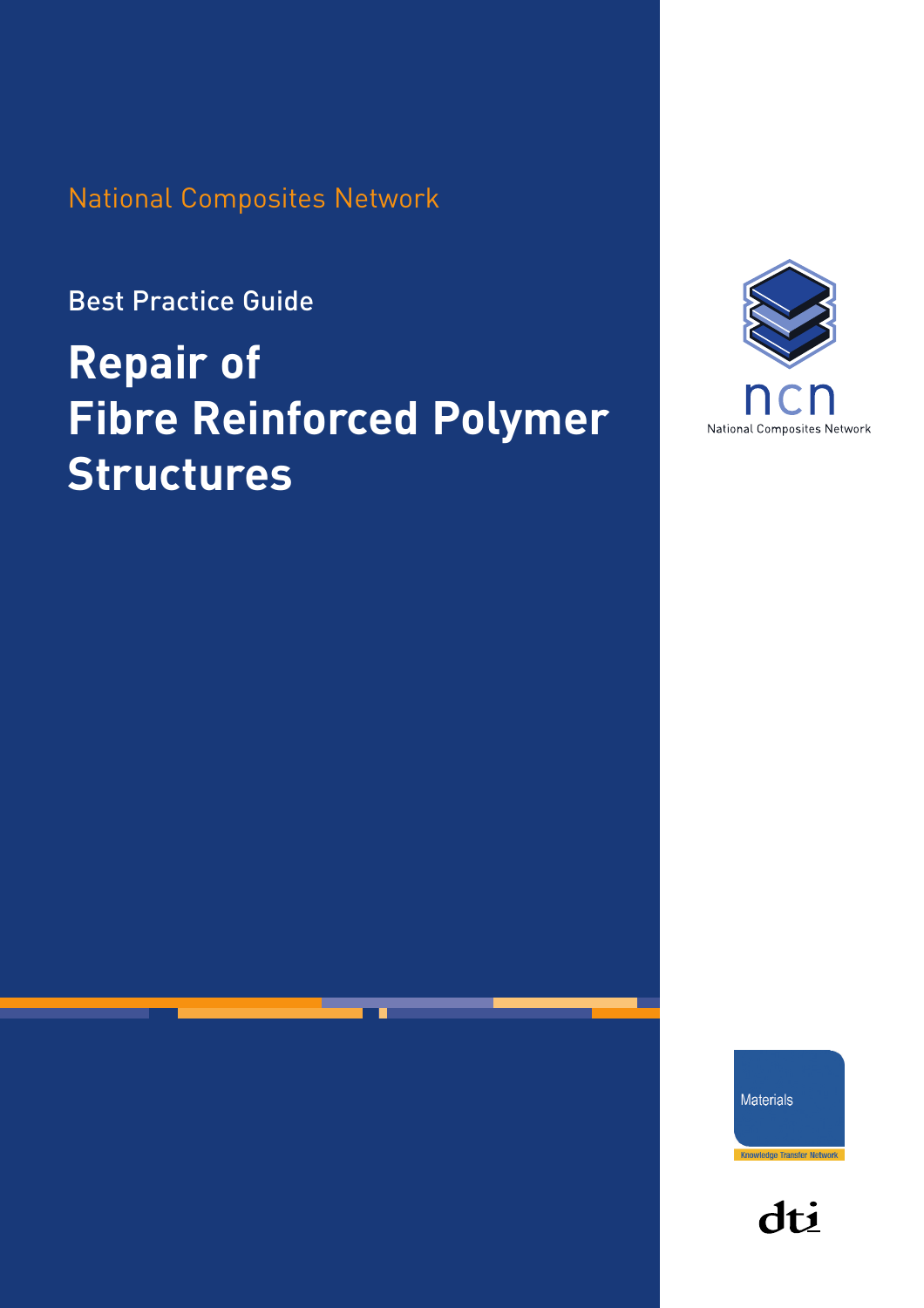

## **Repair of Fibre Reinforced Polymer (FRP) Structures**

## **National Composites Network Best Practice Guide**

**Dr Sue Halliwell, NetComposites[1](#page-1-0)**

<span id="page-1-0"></span> $\overline{a}$ <sup>1</sup> For information on NetComposites, visit <http://www.netcomposites.com/>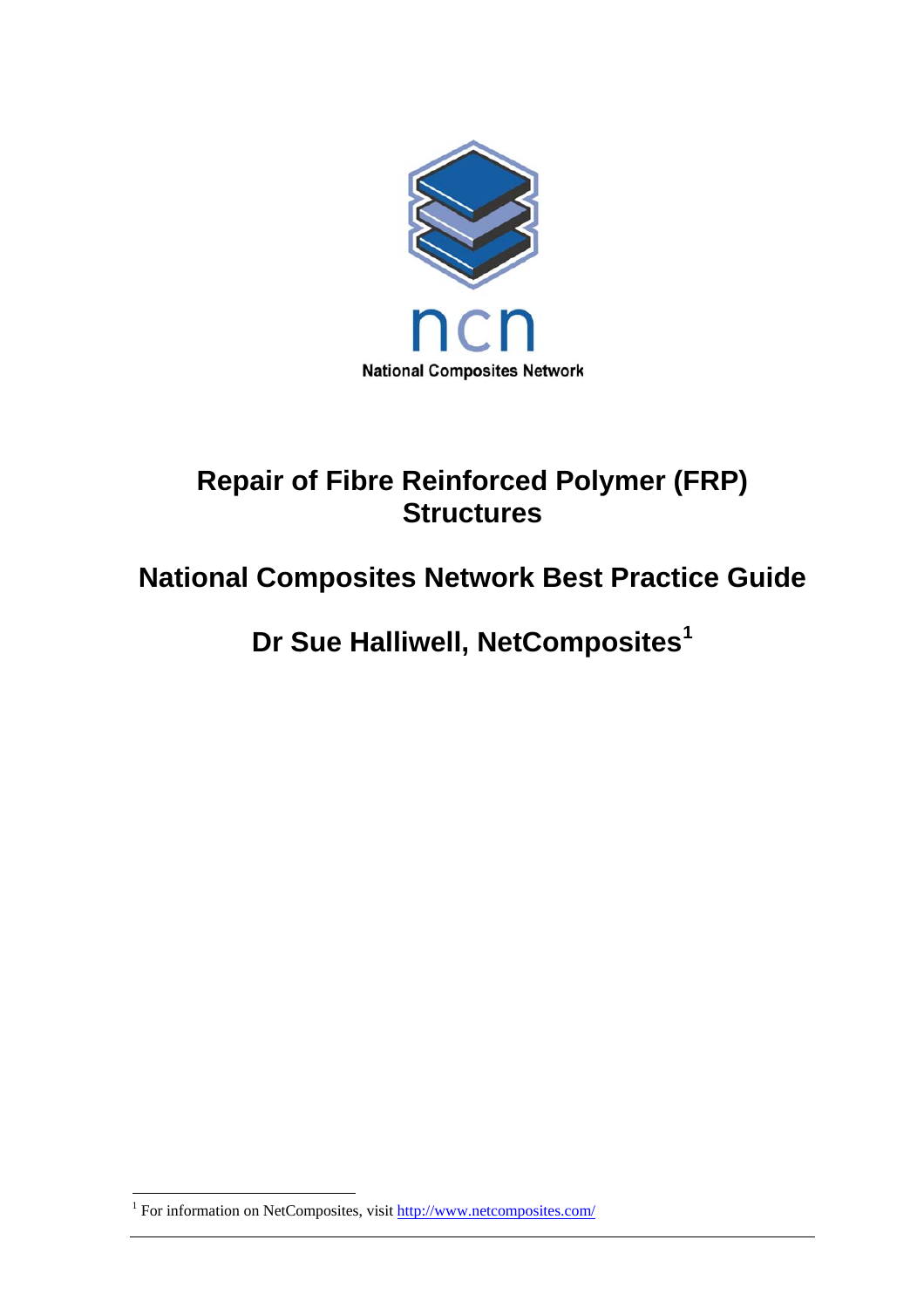#### **NCN Best Practice Guide**

#### **Dr Sue Halliwell, NetComposites**

#### **Repair of Fibre Reinforced Polymer (FRP) Structures**

#### **Introduction**

Fibre reinforced polymer (FRP) materials are designed to get the best performance for a particular situation, and their ability to be maintained, replaced or repaired to a verifiable standard is of prime importance. However, a wide range of defects can occur when a FRP structure is damaged or when an unsatisfactory repair is completed, some evident on the surface, but most hidden.

The overall objectives of this best practice guide are:

- To review the current status of repair techniques
- **To identify preferred repair procedures**
- To identify test methods for assessing the strength of repairs

It covers state of the art repair techniques which have been identified from a technical literature review undertaken using existing published works, procedures, databases and the internet. It presents an overview of FRP repair and inspection techniques that exist throughout most sectors of industry, how the skills are implemented, how repair quality is maintained and what new technologies are under development. A wide range of repair issues have been covered, including detailed repair techniques and test methods currently used to assess the performance of repairs to FRP structures.

Acknowledgement is given to Heatcon Abaris Training for supplying images 1, 2, 3a, 3b, 4, 5 and 6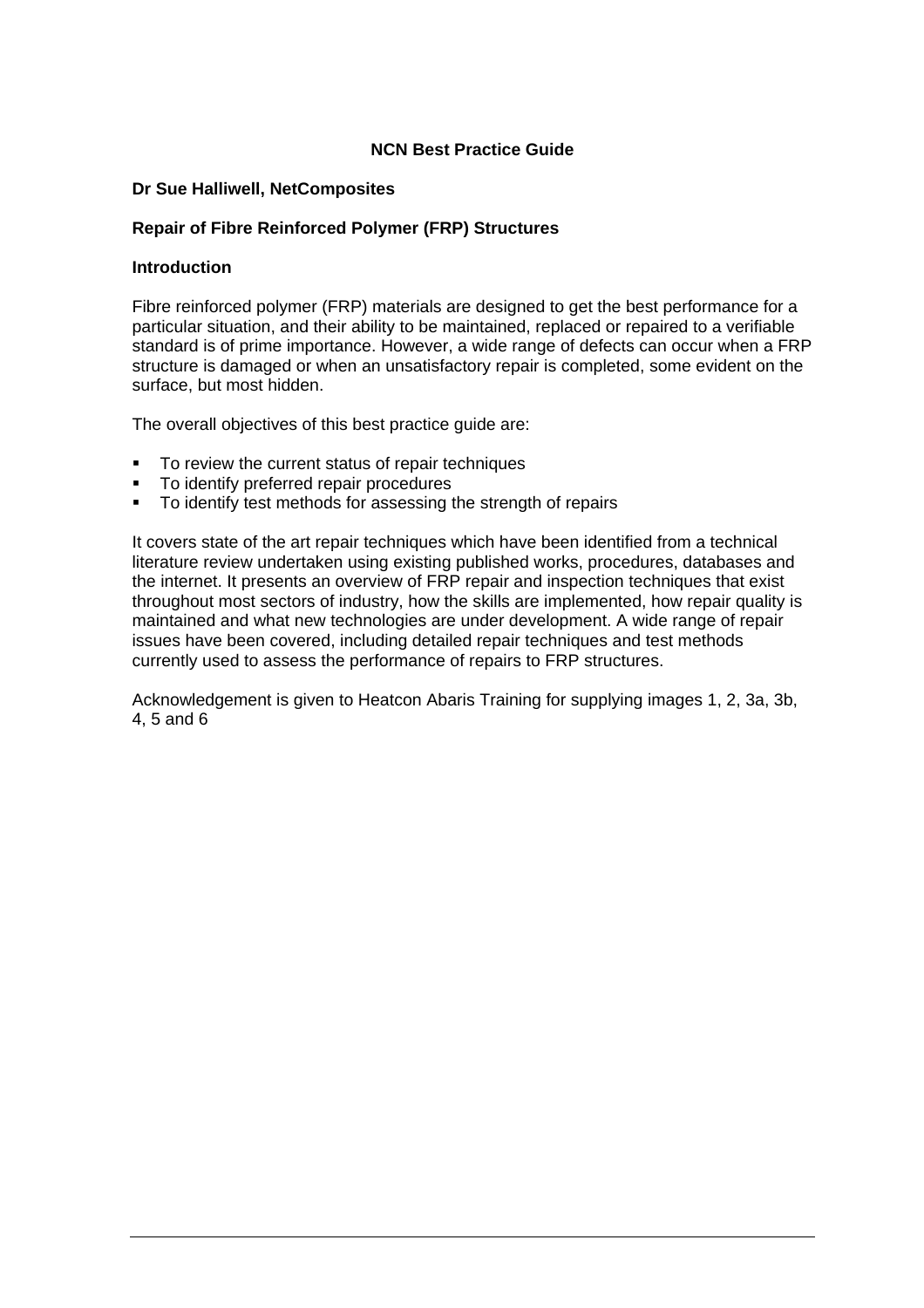#### **NCN Best Practice Guide - Repair of Fibre Reinforced Polymer (FRP) Structures**

#### *Contents*

- 1. The Need to Repair
- 2. Damage Assessment
	- 2.1 Damage removal
	- 2.2 Contamination
	- 2.3 Water break test
- 3. Repair Procedures
	- 3.1 General Repair Guidelines
	- 3.2 FRP Repair Styles
		- *3.2.1 Patch* 
			- *3.2.2 Scarf Joint Repair*
			- *3.3.3 Pre-Cured Doubler*
			- *3.3.4 Plug*
			- *3.3.5 Bolted Plates*
		- *3.3.6 Resin Infusion or Injection Repair*
	- 3.3 Industry-Specific Repair Techniques
		- *3.3.1 Automotive Industry*
		- *3.3.2 Chemical Industry*
		- *3.3.3 Construction Industry*
		- *3.3.4 Marine Industry*
		- *3.3.5 Aerospace Industry*
		- *3.3.6 Wind Turbine Industry*
	- 3.4 Health and Safety Procedures
		- *3.4.1 Safety Precautions*

4. Material for Repair

- 4.1 Resins for Repair *4.1.1 Epoxy Resin 4.1.2 Polyester Resin 4.1.3 Vinyl Ester Resin*  4.2 Fibre Reinforcements 4.3 Summary of repair materials
- 5. Repair Assessment and Measurement
- 6. The Need for Trained Personnel
- 7. Conclusions

#### References

Annex 1: SAE standards for repair of FRP structures

Annex 2: Damage Terminology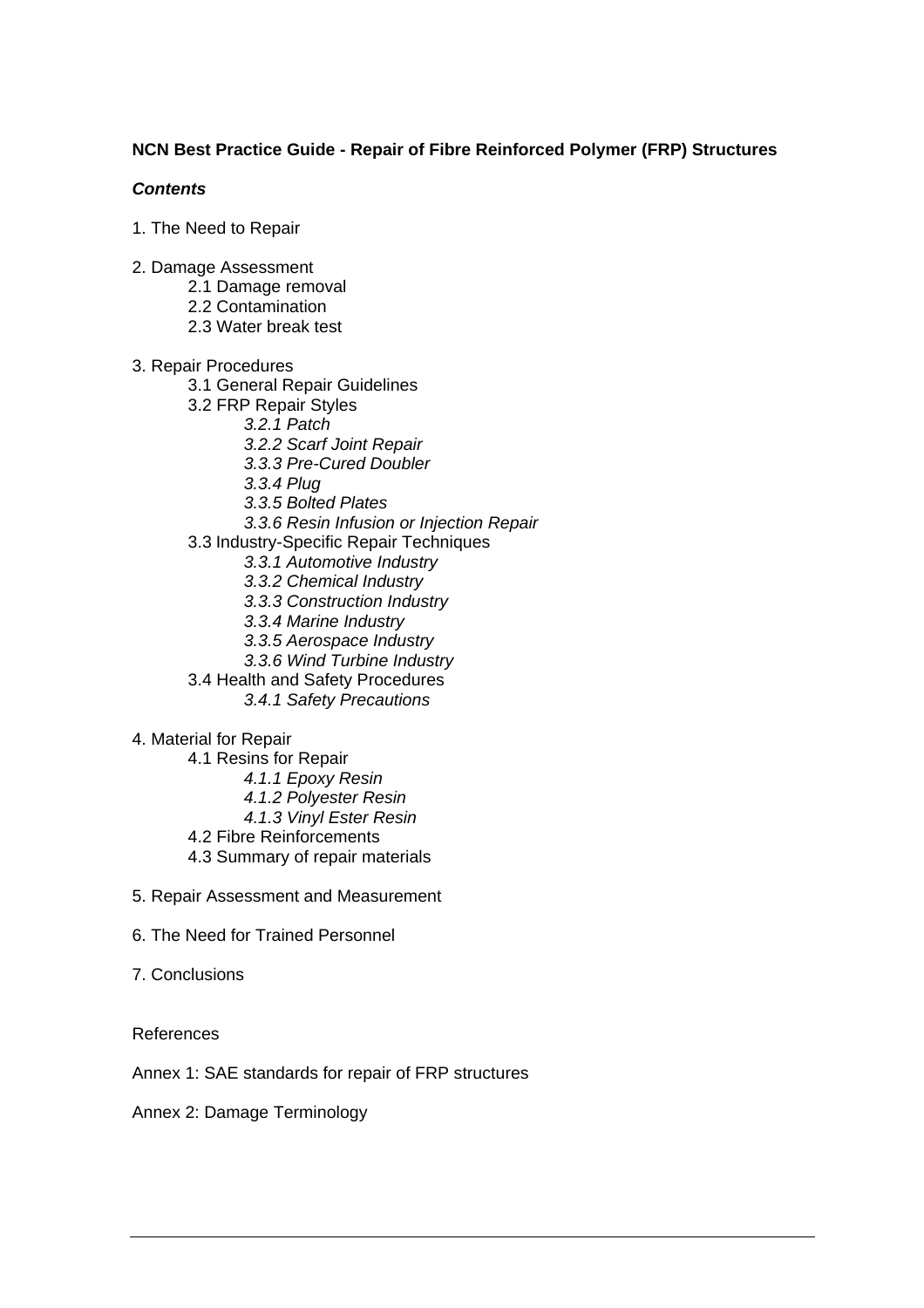#### **NCN Best Practice Guide**

#### **Repair of Fibre Reinforced Polymer (FRP) Structures**

#### **1. THE NEED TO REPAIR**

The growth in the use and application of FRP materials in world-wide industry is dependent on a number of major factors that include: basic raw material costs; ease of processing and finishing; environmental impact; structural performance; life expectancy; and reparability.

When an FRP product is designed, materials are selected that will satisfy specified performance requirements and can be incorporated into a functional structure or assembly. The shape will normally have been designed to meet known structural requirements and then, secondly, desired aesthetics. The product will continue to function satisfactorily until damage occurs due to material breakdown from wear, fatigue, external impact, or misuse [1-4]; then the decision to repair or replace is taken. If it is a low cost and easily disassembled item then direct replacement does not pose a problem, this being the case in some cosmetic non-structural uses of FRPs. However, many replacement parts are very expensive, and so repair must be an option to make a product viable in a service situation. Industry as a whole is also used to repairing metal structures through welding, bonding, bolting, riveting.etc, so there are expectations for FRPs to be satisfactorily repaired in a similar manner. As a result repair procedures have been developed.

#### **2. DAMAGE ASSESSMENT**

Damage to FRPs is often hidden to the eye. Where a metal structure will show a dent after being d amaged, an FRP structure may show no visible signs of damage, and yet may have delaminated plies or other damage within.

Impact energy affects the visibility, as well as the severity, of damage in FRP structures. High and medium energy impacts, while severe, are easy to detect. Low energy impacts can easily cause "hidden" damage.

techniques available to help determine the extent and degree of damage [5]. Each has its own strengths and weaknesses, and more than one method may be needed to produce the exact damage assessment between the non-destructive inspection techniques. There are a variety of non-destructive inspection required. Table 1 provides a basic comparison For details of the techniques see the NCN Best Practice Guide on non-destructive testing (NDT) techniques. '1' indicates damage where the technique scores well, and '3' indicates damage where the technique is not so good.

**Figure 1: Levels of damage** Photo courtesy Abaris Training [6]

#### **High energy impact**  $\overline{0}$  $-45$ <br> $-45$ Through penetration  $\Omega$ small 90 damage zone  $\frac{0}{45}$  $+45$  $\tilde{0}$  $\Omega$ ⋗⋷ Delamination Loose fibre ends



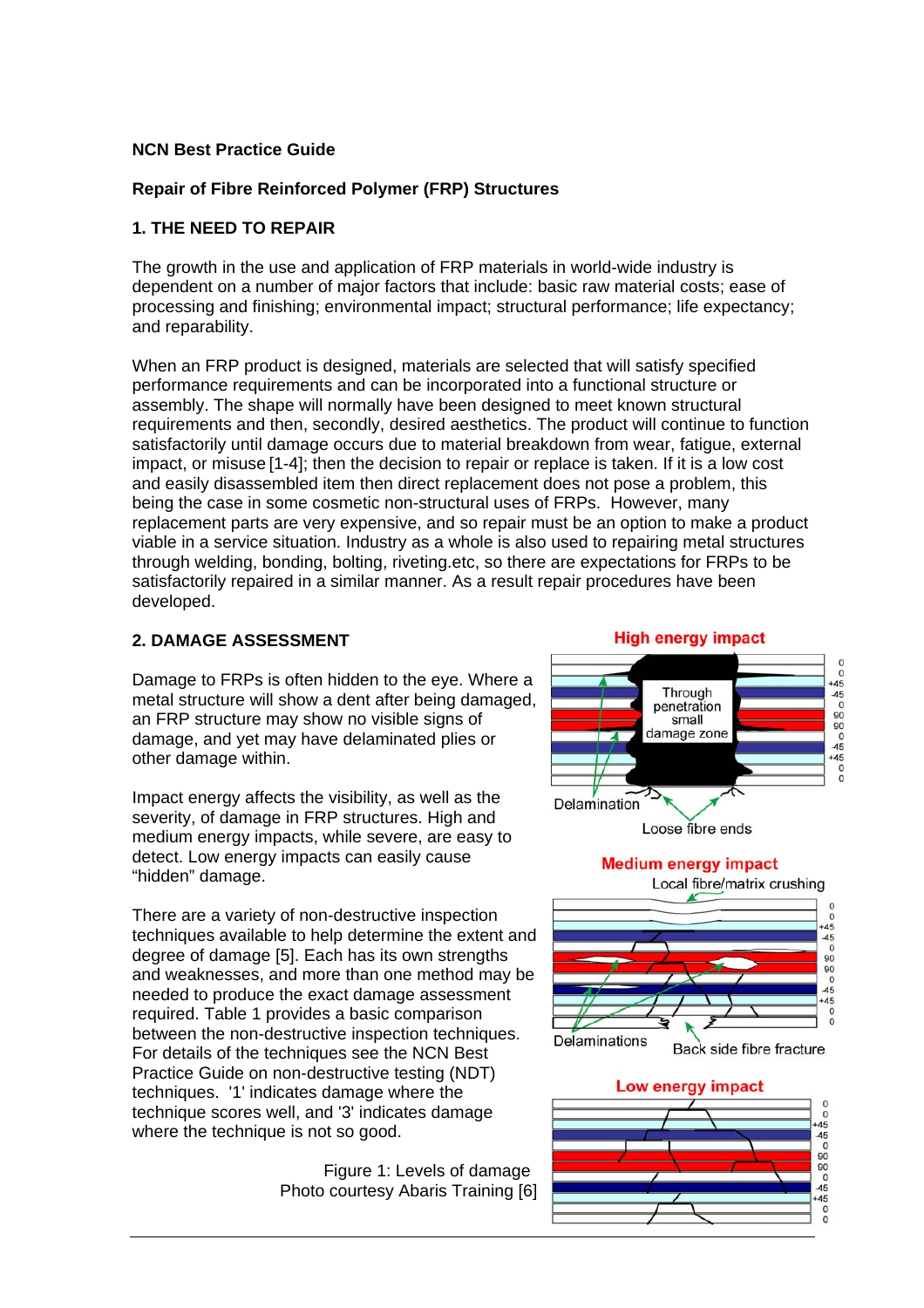|                          | <b>Visual</b>  | Tap            | А-             | C-scan         | X-rays         | <b>Thermal</b> | <b>Dye</b>     |
|--------------------------|----------------|----------------|----------------|----------------|----------------|----------------|----------------|
|                          |                | test           | scan           |                |                |                |                |
| <b>Surface</b>           | 2              |                | 2              | 4              | $\overline{2}$ |                | n/a            |
| delamination             |                |                |                |                |                |                |                |
| <b>Deep delamination</b> | n/a            | 3              | 1              | 1              | $\overline{2}$ | 2              | n/a            |
| <b>Full disbond</b>      | $\overline{2}$ | 3              | 1              |                | 3              |                | n/a            |
| <b>Kissing disbond</b>   | n/a            | 3              | 3              | 3              | n/a            | n/a            | n/a            |
| Core damage              | 2              | $\overline{2}$ | 3              |                |                | 2              | n/a            |
| <b>Inclusions</b>        | $\overline{2}$ | $\overline{2}$ | 1              | 4              |                |                | n/a            |
| <b>Porosity</b>          | $\overline{2}$ | n/a            | $\overline{2}$ | 4              | n/a            | n/a            | $\overline{2}$ |
| <b>Voids</b>             | $\overline{2}$ | $\overline{2}$ | $\overline{2}$ | $\overline{2}$ | 2              | 2              | $\overline{2}$ |
| <b>Backing film</b>      | n/a            | $\overline{2}$ | $\overline{2}$ | $\overline{2}$ | $\overline{2}$ | 2              | n/a            |
| Edge damage              |                | $\overline{2}$ | $\overline{2}$ | 1              |                | $\overline{2}$ |                |
| <b>Heat damage</b>       | $\overline{2}$ | $\overline{2}$ | $\overline{2}$ | $\overline{2}$ | n/a            | $\overline{2}$ | n/a            |
| Severe impact            |                |                |                | 4              | 3              |                |                |
| <b>Medium impact</b>     | 1              |                | 1              | 1              | n/a            | 3              | 3              |
| <b>Minor impact</b>      | 3              | 3              | 3              | 3              | n/a            | 3              | n/a            |
| <b>Uneven bond line</b>  | 3              | n/a            | 3              | 3              | 3              | 3              | n/a            |
| <b>Weak bond</b>         | n/a            | n/a            | n/a            | n/a            | n/a            | n/a            | n/a            |
| <b>Water in core</b>     | n/a            | $\overline{2}$ | 3              |                | $\mathfrak{p}$ |                | n/a            |

Table 1: Suitability of damage assessment techniques [5]

#### *2.1 Damage removal*

The first step is to remove paint and/or outer coatings [5]. Chemical paint strippers must not be used, unless they are specifically designed for FRP structures. Most paint strippers are based on methylene chloride, which will attack cured epoxy resin (which is a common basis, or matrix material, for FRP structures). Paint and coatings may be removed by:

- Hand sanding without sanding through any fibres of the undamaged structure
- Wheat starch blasting
- Careful grit blasting or plastic media blasting.

It is important to check any repair manuals (such as structural repair manuals for aircraft) or guidelines offered by manufacturers and also to make sure all health and safety requirements are met.

After paint removal, additional damage assessment is performed, as hidden damage now becomes more apparent. Damaged FRP skin may be removed by careful routing or grinding through the damaged surface. Note the following guidelines:

- Routing is usually the method of choice for a solid laminate with through thickness damage. However, for a thick solid laminate with damage only on surface plies, use careful sanding until undamaged plies are reached.
- Routing also works well for a sandwich structure with damage into the core. Damaged cores should also be removed and can be routed out or cut and scraped out using a knife or other cutting tool.
- Remove damage in circular or oval shapes, and do not use sharp corners. If an irregular shape must be used, then round off each corner to as large a radius as practical.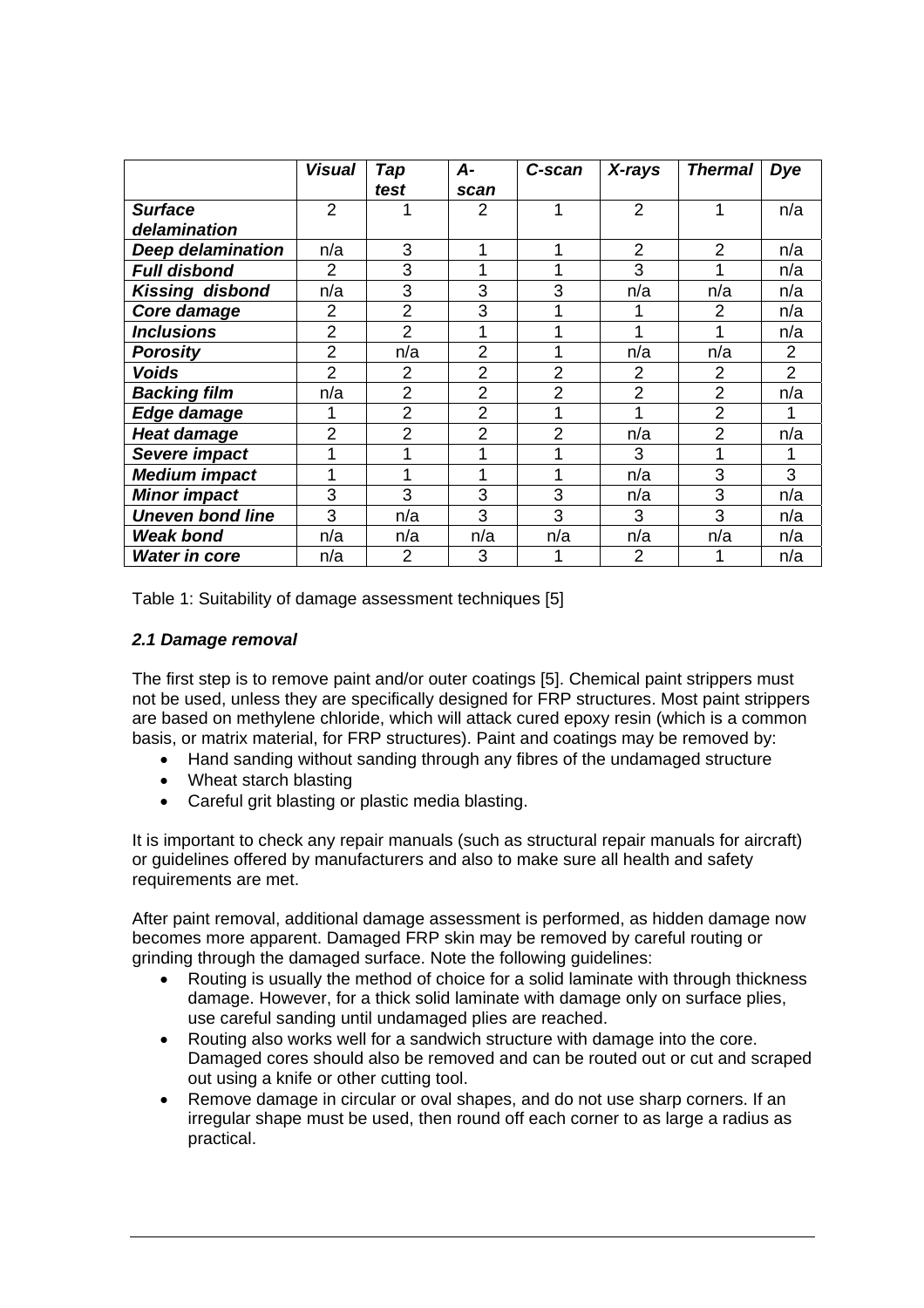#### *2.2 Contamination*

Damaged FRP structures may be contaminated by fuel, oil, hydraulic fluid, etc [5]. Damaged areas may also absorb moisture, which will prevent a successful repair being thoroughly with a solvent, using reagent grade solvents for the final wipe. It is important to made. Solid laminates contaminated with fuel, oil, etc. may be treated by wiping know what the structure is made of, what the contaminant is, and to check any and all suggested procedures to ensure the solvent being used is capable of dissolving the foreign fluid without further damaging the FRP structure.

If the core in a sandwich structure is contaminated, replacement of the affected material is advisable. Solvent cleaning may be possible via a vapour degreasing process.

All affected FRP materials must be dried before an effective repair can be achieved. Cured resin as well as fibres will absorb moisture from the environment, and honeycomb curing resin or prepreg, all moisture must be removed to prevent steam from forming and cores can hold large quantities of fluid. If performing a repair using high-temperature disbonding the repair. When repairing a structure with honeycomb core, the core is almost always contaminated.

#### *.3 Water break test 2*

The water break test is used on FRP surfaces to check that no contamination remains and that the surface is in an acceptable condition for a repair to be carried out. In the test, water is sprayed on to the prepared surface and should remain in a continuous film over the whole area for at least 30 seconds [7, 8]. If water separates into droplets or the film is not continuous, then the cleaning operation has to be repeated until this requirement is met. The surface needs to then be thoroughly dried before repair is carried out.

#### **. REPAIR PROCEDURES 3**

here are many formalised repair procedures prepared by reputable organisations T throughout the world, all evolved from good historical industry practice and adapted to the specific conditions of each sector.

All successful repairs carried out to any substrate rely on skilled repair technicians, good surface preparation, well designed repair procedures and the use of first rate materials. They also depend on stringent quality control encompassing reliable damage detection, surface cleanliness and texturing examination, drying to known limits, undertaking work within permitted temperature and humidity envelopes, and controlling resin cure to manufacturers' recommendations. This should be followed by NDT inspection of the finished repair or destructive testing of sample coupons or bars.

Each industry sector has set its own standards for quality control of repair procedures, suggest that when repair procedures are prepared, each industry works closely with the control requirements issued to the on-site operators often varies widely. The EuroComp should be drawn to the skills required to effect bolted repairs, often to primary structures; structural repairs of aircraft being the most demanding. There is strong evidence to same resin and fibre reinforcement raw material producers, but the resultant quality design code specifies the best practice for adhesively bonded joints in FRP materials and should also be consulted when designing repairs in jointed structures [9]. Attention it is important they are undertaken properly, but it is often not realised how difficult FRPs are to drill cleanly and accurately.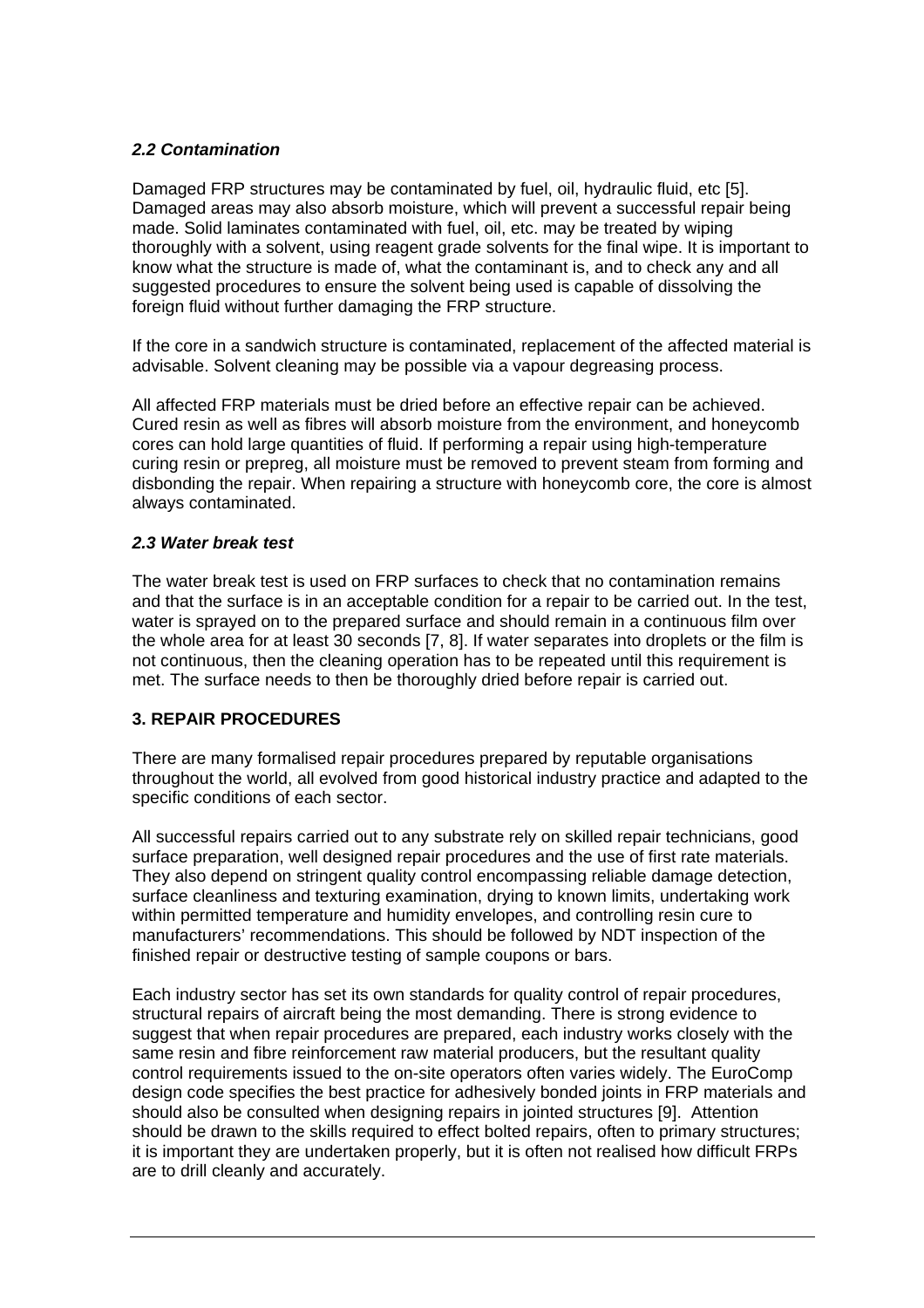It has already been stated that a good adhesive joint relies on good surface preparation, appropriate quality materials and an ideal working envelope. Mechanical abrasion of the polymeric surface and solvent degreasing appears to be the universal industrial approach to surface conditioning of thermoset FRPs prior to bonding, whilst thermoplastic FRPs use a more scientific approach.

Research has identified the likely causes for bond strength reduction, but confirmed that most surface treatment methods [10, 11]. Established surface activation techniques such significant lap shear strength improvements could be achieved over untreated FRPs by as: corona discharge; flame treatment [12]; chemical etching; alumina grit blasting; silicon carbide abrasion; cryogenic blasting; and sodium bicarbonate blasting all provided the expected improvements. Grit blasting imparted the least benefit and cryogenic blasting the least fibre damage.

In spite of the joint strength improvements possible by changing the surface energy exhibited by polymeric materials to assist adhesive bonding, many thermoplastic parts continue to be repaired by various forms of welding. Any reinforcement content at the joint will, however, inhibit the resultant weld strength and cause porosity.

#### **.1 General Repair Guidelines 3**

The quality of any repair is dependent not only on the materials used and skill of the operator but also on the environment in which the repair is carried out. Temperature, humidity, and cleanliness are important factors in creating the optimum envelope for production of the best repair.

Damage usually occurs to FRP structures when they are in service and where repair motor vehicles, or aircraft. A decision needs to be made whether the repair can be carried facilities are not readily available, be they chemical vessels, bridges, buildings, ships, out in-situ due to position, size or complexity of the overall structure or whether the part can be removed for repair in a controlled workshop.

Once the extent and seriousness of damage has been assessed a decision can be made passenger aircraft is forced out of service due to an unacceptable damage report, its increase project costs by tens of thousands of pounds for every day the repair takes. on how quickly it needs to be repaired. It is the additional costs that surround a repair that affects how a repair should be undertaken. For example, when a scheduled civil grounded costs are exorbitant whilst it is awaiting urgent maintenance, as it is only earning money when flying. A building or bridge may need to be closed whilst repair teams move into action, often necessitating movement of the occupants or extensive highway traffic management activity. These additional servicing requirements can Conversely, it is accepted that a motor vehicle would be returned to a garage for rectification and a loan vehicle provided whilst it was off the road.

If it is imperative that a repair is carried out immediately to prevent further damage, then a controlled work area must be made available to provide either a temporary or permanent solution.

If outside, then a localised repair cell needs to be set up around the damaged area, isolating it from the prevailing weather conditions. This can be achieved using sheeting and adhesive tapes to form a tent, and temperature control. The main considerations when setting and operating a localised repair cell are: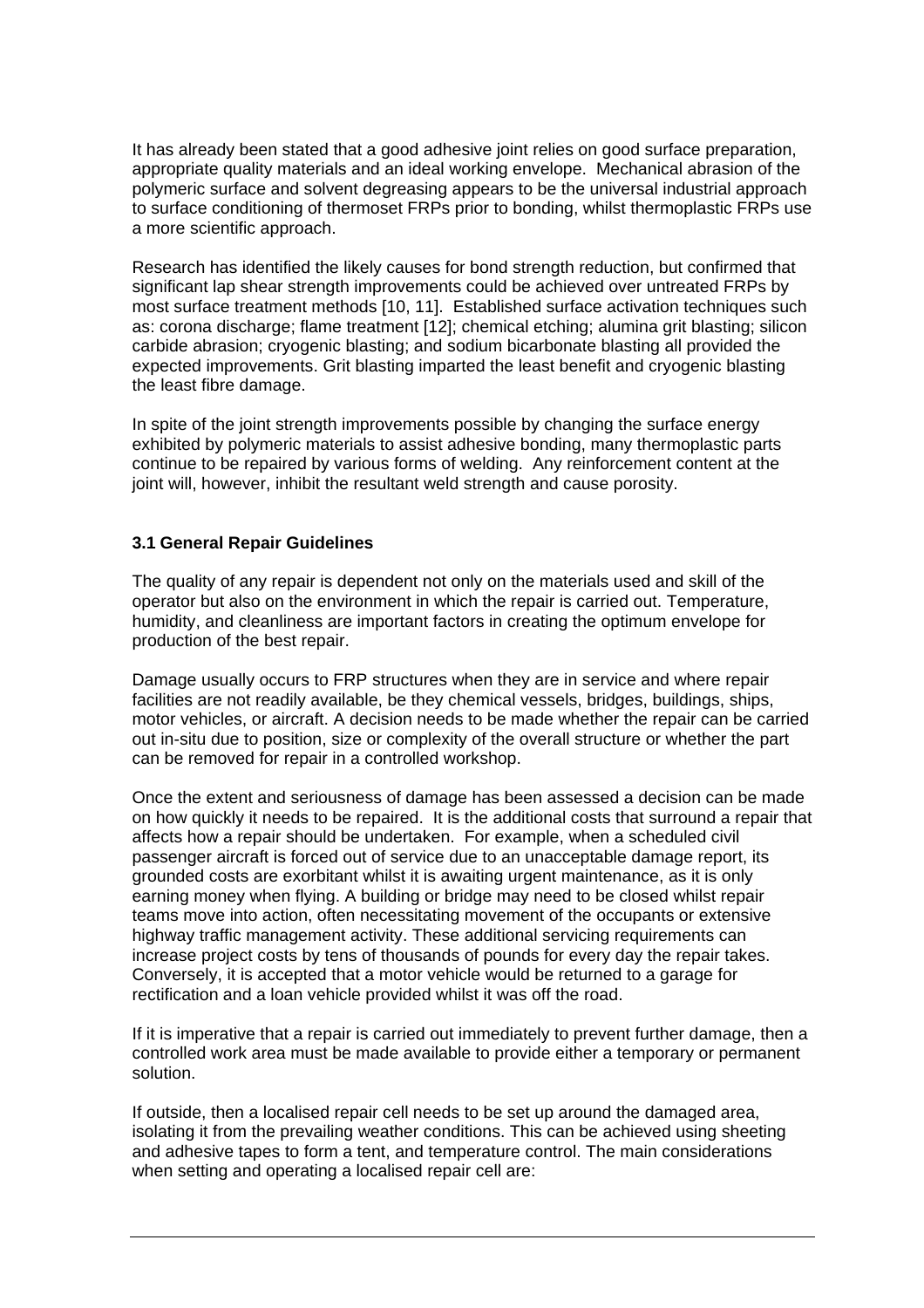- The area created should be made free of dust, soot, fibrous materials other than specified reinforcements, oils, fumes and gases.
- **Protective equipment should always be provided to the operator in the form of gloves** and masks to prevent contamination of prepared repair areas and minimise personnel health risks.
- If toxic fumes are likely to be emitted from cleaning solvents, resin diluents etc. during repair procedures then provision must be made to safely remove these without causing risk to the operator or prepared environment, i.e. extraction airflow can chill heated areas.
- Basic services such as compressed air, electricity, water, and vacuum must be made available for standard repair and test equipment to function.

A typical repair procedure takes the following steps:

- Establish the extent of the damage and assess whether part is repairable
	- Visual techniques for external damage
	- NDT techniques for internal damage
	- Rebuild or replace if too damaged.
- Establish the type of damage e.g. moisture, ingress, disbond, delamination, etc.
- Cut out and remove all damaged material until only sound laminate remains (if the surface has a protective coating, such as paint, this must be cut back to create an area 20mm from edge of the hole). When the surface damage has been removed, check for continuing defective areas and finally check that the action of removing the damage has not created new damage
- **Decide on the repair technique to be used**
- Thoroughly clean, degrease, and ideally carry out a 'water break test' [7]
- Thoroughly dry the damaged laminate and prepared areas
- Select materials for the repair: They all need to be fresh, within their shelf life and at working temperatures
- **•** Weigh out the resin proportions to ensure correct fibre volumes for retention of structural properties, if using 'wet lay'
- Cut reinforcement patches to the sizes needed (exact or overlap) and orientation
- Prepare the laminating and curing equipment
- ٠
- Carry out the repair to 'best practice' ensuring no processing defects occur
- Monitor the cure cycle and environmental envelope to enable certification of repair
- Inspect the finished repair and certify.

#### **3.2 FRP Repair Styles**

#### **3.2.1 Patch**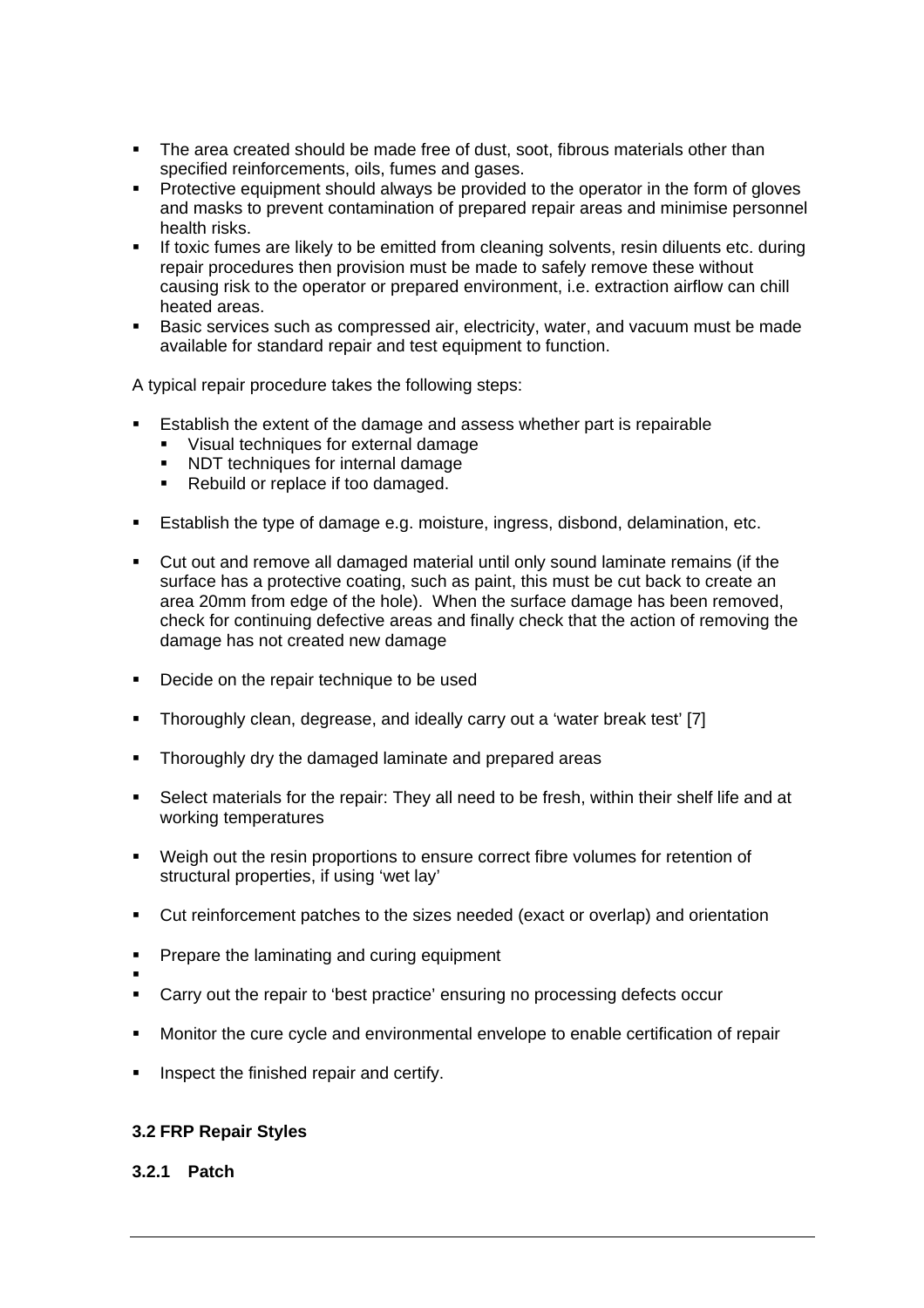The most common repair carried out on all types of FRP is the patch repair. It is a simple and low cost technique that needs the least preparation. It is also functional, fast to carry out and is ideal for urgent 'field repairs', but can be unsightly, bulky and of limited strength.

The patch repair can be temporary or permanent, depending on the application, and is usually applied by wet lay-up techniques. Figure 2 shows a typical repair configuration. It is not essential for the damage to be cleanly cut away, but the contact surface should be flat, abraded and degreased [13]. It is also possible to use the patch to improve the strength of existing undamaged structures, enabling them to support higher loadings [14- 16], or to easily overcome identified design weaknesses in a structure.



**Figure 2: Laminated Patch Repair** 

#### **3.2.2 Scarf Joint Repair**

Scarf joint repair is favoured for strength-critical applications, and where it is necessary to restore a surface's aerodynamic or hydrodynamic profile. Figures 3a and 3b show the different preparation styles used. Scarf repairs often use a 50:1 taper ratio for best results, and therefore remove much more good material than lap or patch repairs. They should only be used when specified by the manufacturer and when good workshop conditions and trained staff are available.



**Figure 3a: Stepped Scarf Repair**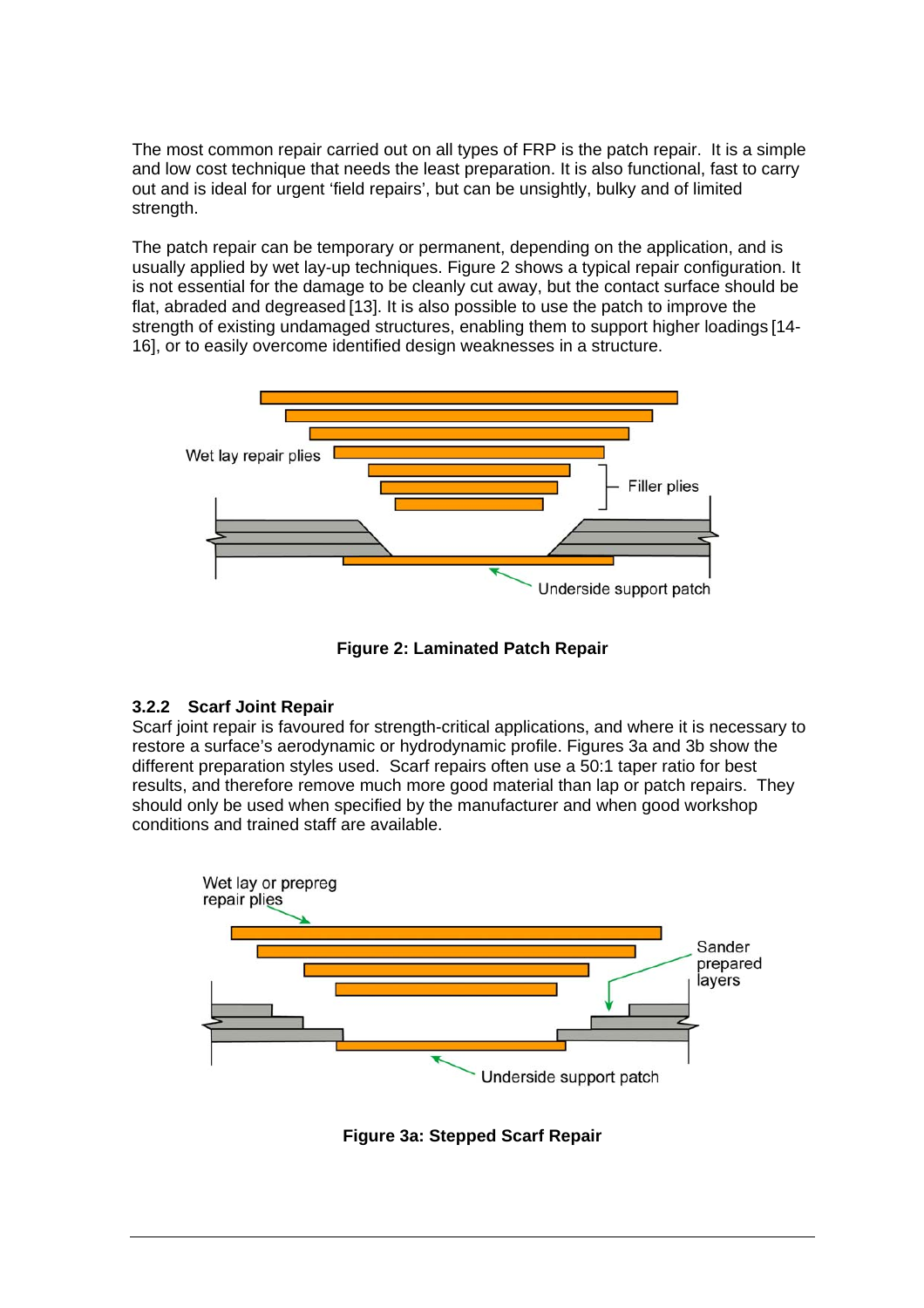This type of joint can reliably restore 90% of the original strength of the undamaged material, and is specified in most aircraft repair manuals [17, 18]. Either wet resin lay or prepreg materials can be used. Preparation of the bond line is critical and is usually carried out carefully using power tools with routers or abrasive disks, as the tapered scarf can have a slope of between 20:1 and 50:1, depending on the material type, lay up, and adhesive used.



#### **Figure 3b: Tapered Scarf Repair**

Repair procedures are usually designed to achieve a scarf shear strength approximating laminate's construction does not occur, so operator skill is high and the attention to detail to twice the tensile strength of the present material. Fibre damage to remaining material around the scarf during abrading must be minimised to ensure further weakening of the required make this technique the most expensive to undertake.

In addition, to consolidate the repair, both vacuum bagging and controlled heat cure equipment is required and the end result is a quality certifiable repair that is favoured by the aerospace industry.

#### **.2.3 Pre-Cured Doubler 3**

This technique has been developed by the aerospace industry as an attempt to minimise the out of service delays that keep planes from flying [19, 20].

The doubler, Figure 4, is a pre-cured 'plaster' that has been designed and manufactured specified uses as either an emergency temporary repair to prevent damage worsening or by mass production in a controlled FRP manufacturing facility. It has a number of as a permanent solution to minor damage. It is basically a controlled performance patch that uses separate structural adhesives to match each different application, while its perforated design ensures maximum peel resistance, even with minimum surface preparation.



**Figure 4 - Adhesive Bonded Doubler**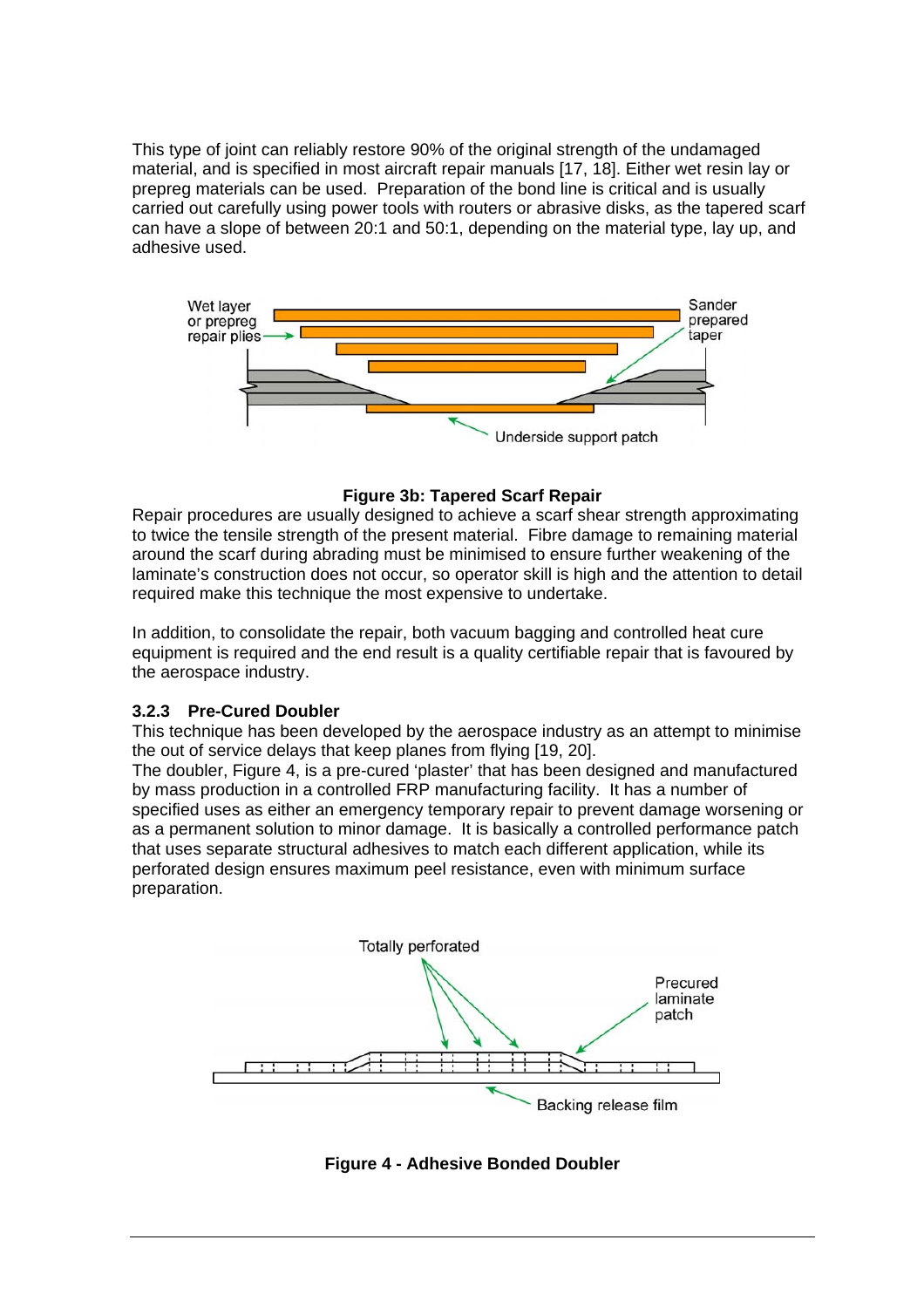#### **3.2.4 Plug**

Plug repairs were developed to mend holes in ships using wood, wadding and pitch.



**Figure 5 - Adhesive Bonded Plug Repair** 

The application of the technique to modern day FRPs is not dissimilar; machine tapered plugs are secured in a roughly prepared hole with an ample coating of adhesive. The discontinuity of reinforcement and uneven adhesive film thickness. A precision, machined repair is relatively fast and inexpensive to complete, but has limited strength, due to hole is required for maximum strength and the size of damage repairable this way is limited to the availability of plugs, so is less favoured than the patch repair.

## **3.2.5 Bolted Plates**

Bolted plates, as alternative to the plug or patch repair, are commonplace in aircraft and marine industries and much research has taken place into their use with FRP materials. The main advantages are that they require few resources such as material storage or cure equipment, can be fitted by unskilled personnel, offering simplicity and reliability in the field, which is often not available with bonded repairs. However, problems can be encountered with both bolt over-tightening and creation of fixing holes causing further damage to the structure. Preparation of the area to be repaired must be undertaken by suitably trained staff to prevent further damage due to drill wander or inner surface breakaway and to ensure inner surfaces such as fuel cells are not penetrated.

#### **DEFECTS REPAIR TYPES**

|                      | <b>Vinyl Ester</b><br>Scrimp[22] | <b>Glass Fibre Laminate</b><br><b>Polyester</b><br><b>Hand Lay</b> | <b>Vinyl Ester</b><br><b>Sandwich</b> | <b>Carbon Fibre Laminate</b><br>Epoxy<br>Epoxy<br><b>Prepreg</b><br><b>Prepreg</b><br><b>Sandwich</b><br><b>Monolithic</b> |                               |  |
|----------------------|----------------------------------|--------------------------------------------------------------------|---------------------------------------|----------------------------------------------------------------------------------------------------------------------------|-------------------------------|--|
| <b>Dry Patch</b>     | Resin<br>Infusion                | Resin<br>Infusion or<br>Scarf                                      | Patch or<br>Scarf                     | Resin<br>Infusion or<br>Scarf                                                                                              | Patch,<br>Doubler or<br>Scarf |  |
| <b>Surface Gouge</b> | Fill or Patch                    | Fill or Patch                                                      | Fill or Patch                         | Fill or Patch                                                                                                              | Fill or Patch                 |  |
| <b>Delamination</b>  | Resin<br>Infusion or<br>Scarf    | Resin<br>Infusion or<br>Scarf                                      | Patch or<br>Scarf                     | Resin<br>Infusion,<br>Patch or<br>Scarf                                                                                    | Patch or<br>Scarf             |  |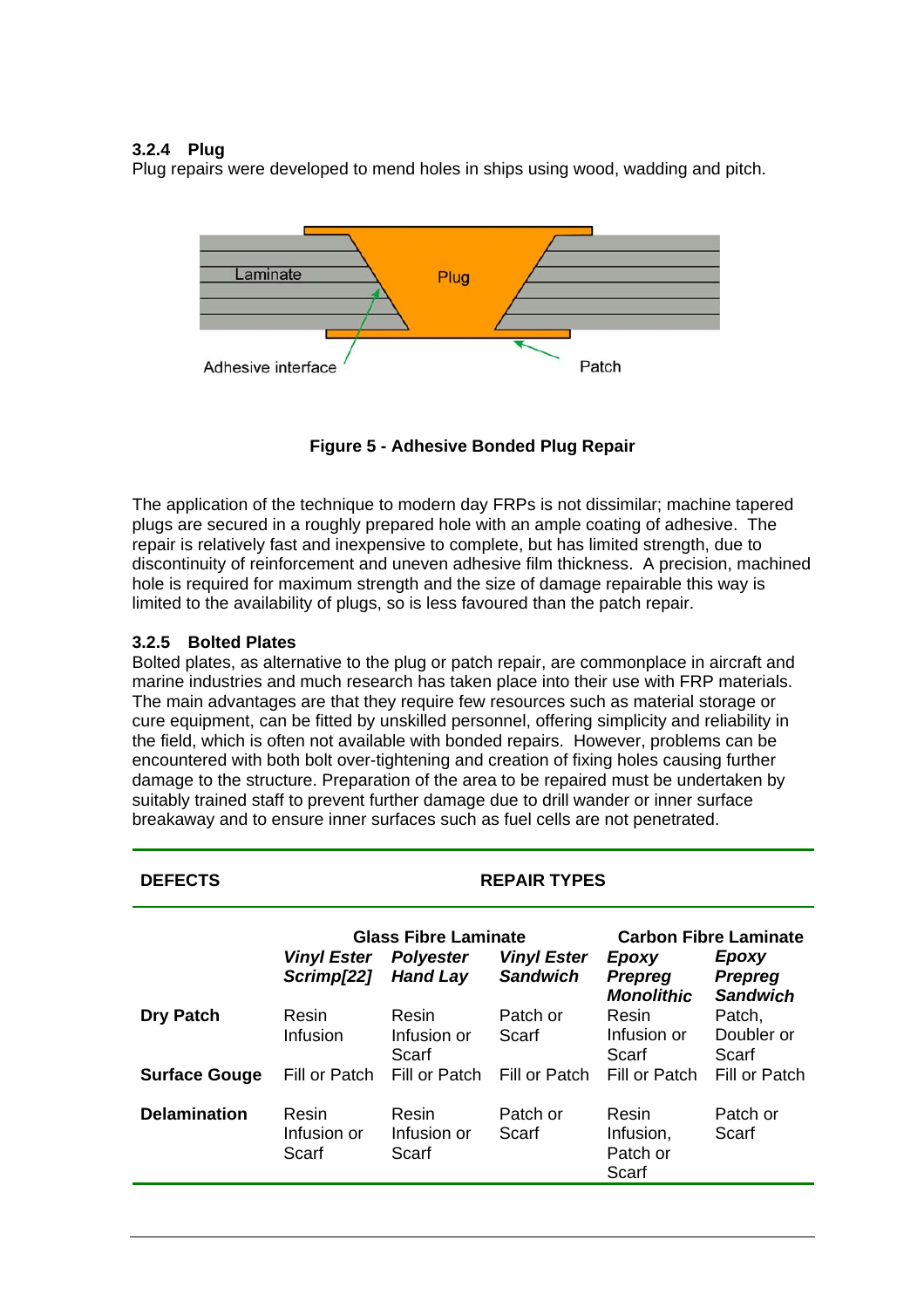| <b>Moisture</b><br><b>Ingress</b> | Resin<br>Infusion or<br>Scarf | Patch or<br>Scarf             | Patch or<br>Scarf | Patch or<br>Scarf             | Patch or<br>Scarf |
|-----------------------------------|-------------------------------|-------------------------------|-------------------|-------------------------------|-------------------|
| <b>Edge Disbond</b>               | Resin                         | Resin                         | Resin             | Resin                         | Resin             |
|                                   | Infusion                      | Infusion                      | Infusion          | Infusion                      | Infusion          |
| <b>Bond Failure</b>               | Resin<br>Infusion or<br>Scarf | Resin<br>Infusion or<br>Scarf | Scarf             | Resin<br>Infusion or<br>Scarf | Scarf             |
| Foreign                           | Assess                        | Assess                        | Assess            | Assess                        | Assess            |
| <b>Inclusion</b>                  | Effect                        | Effect                        | Effect            | Effect                        | Effect            |
| <b>Fibre Breakage</b>             | Replace or                    | Replace or                    | Replace or        | Replace or                    | Replace or        |
|                                   | Scarf                         | Scarf                         | Scarf             | Scarf                         | Scarf             |

| Table 2: Typical defects and repair approach [21] |  |  |
|---------------------------------------------------|--|--|
|                                                   |  |  |

## **3.2.6 Resin Infusion or Injection Repair**

This technique restores the original part to near-design compressive and shear strength through injecting low viscosity adhesive into a delaminated structure, through the use of vacuum to re-bond the ply surfaces together, thus consolidating the structure until resin cure is complete. This method is used in both aircraft repair [21] and marine applications as a production (SCRIMP - Seemann Composites Resin Infusion Moulding Process) [22] and repair system (RIFT – resin infusion under flexible tooling).



**Figure 6 - Resin Infusion or Injection Repair** 

It is a fast, inexpensive and popular repair that eliminates the need for careful surface preparation, and can be undertaken in-situ with or without vacuum evacuation assistance. However, where internal surface contamination has occurred (due to oil leakage etc.), the fracture surfaces need flushing with degreasing agent and drying prior to resin injection. Also, if there is a continued risk of contamination, then injection repairs should either be avoided or extra surface protection provided.

#### **3.3 Industry-Specific Repair Techniques**

Each industry addresses the problems of repair in a slightly different way, but the principles are very similar.

To summarise, the current applications of repair techniques identified are:

*Automotive and Rail*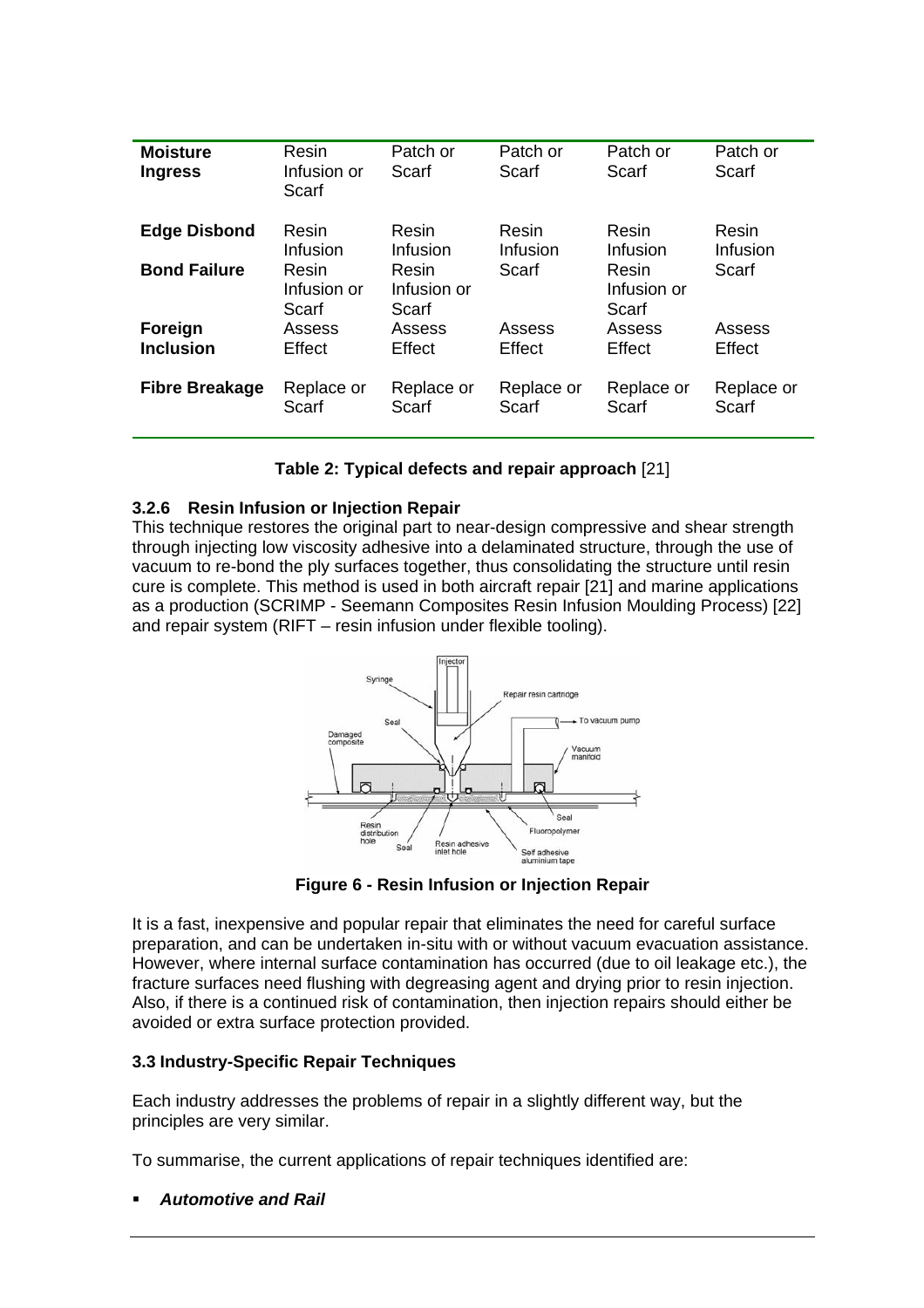Major: Replace with new Minor: Hand laminate patch with Chopped Strand Mat (CSM)

#### **Example** *Chemical, including pipes*

Minor: Hand laminate patch or plug with CSM/woven fabric, epoxy Major: Replace with new

#### *Construction*

Strengthening: Bonded pultrusion Major: Replace structure Minor: Laminate patch with woven fabric

#### $\blacksquare$ *Marine*

Minor: Repair temporarily or permanent, hand laminate woven cloth patch Major: Replace or repair scarf or RIFT

#### *Aerospace*

 Permanent – scarf Major: Replace or repair Minor: Temporarily - patch or doubler

#### • *Wind turbine blades*

Minor: Repair temporarily or permanent, scarf or patch Major: Replace with new

#### **try 3.3.1 Automotive Indus**

Generally the repairs done to motor cars, trucks, and other vehicles constructed from FRP materials are cosmetic rather than structural. The use of FRPs by automotive Original Equipment Manufacturers (OEMs) tends to be for hang-on parts such as closure and body panels, roofs and floors rather than as structural parts. Often due to time and cost restrictions, parts are replaced rather than repaired. Currently, major FRP vehicle producers have confirmed that they generally cut away major damage and replace with new sections.

When repairs are carried out, it is to manufacturers' guidelines only, by non- or semipleasing [24]. Where structural parts are damaged they are generally replaced with new, but when vehicle damage occurs in a road accident, GRP clad vehicles are usually returned to the original manufacturers for controlled repairs. Because the market size is skilled personnel who perform repairs that are basically weatherproof or aesthetically quite small compared to steel bodied vehicles the infrastructure does not exist to allow critical repairs to be carried out by agents.

- Materials used tend to be glass fibre chopped strand mats (CSMs), or woven cloths that are wet laid-up using cold cure polyester or phenolic resins and finished with heavily loaded body filler compounds
- Damaged areas are cut back, cleaned, abraded, and brushed with solvent followed by a laminating resin or adhesive
- The structure is rebuilt using sufficient reinforcement layers as specified by the  $\blacksquare$ manufacturers with minimal resin, rolled to exclude air bubbles, and allowed to cure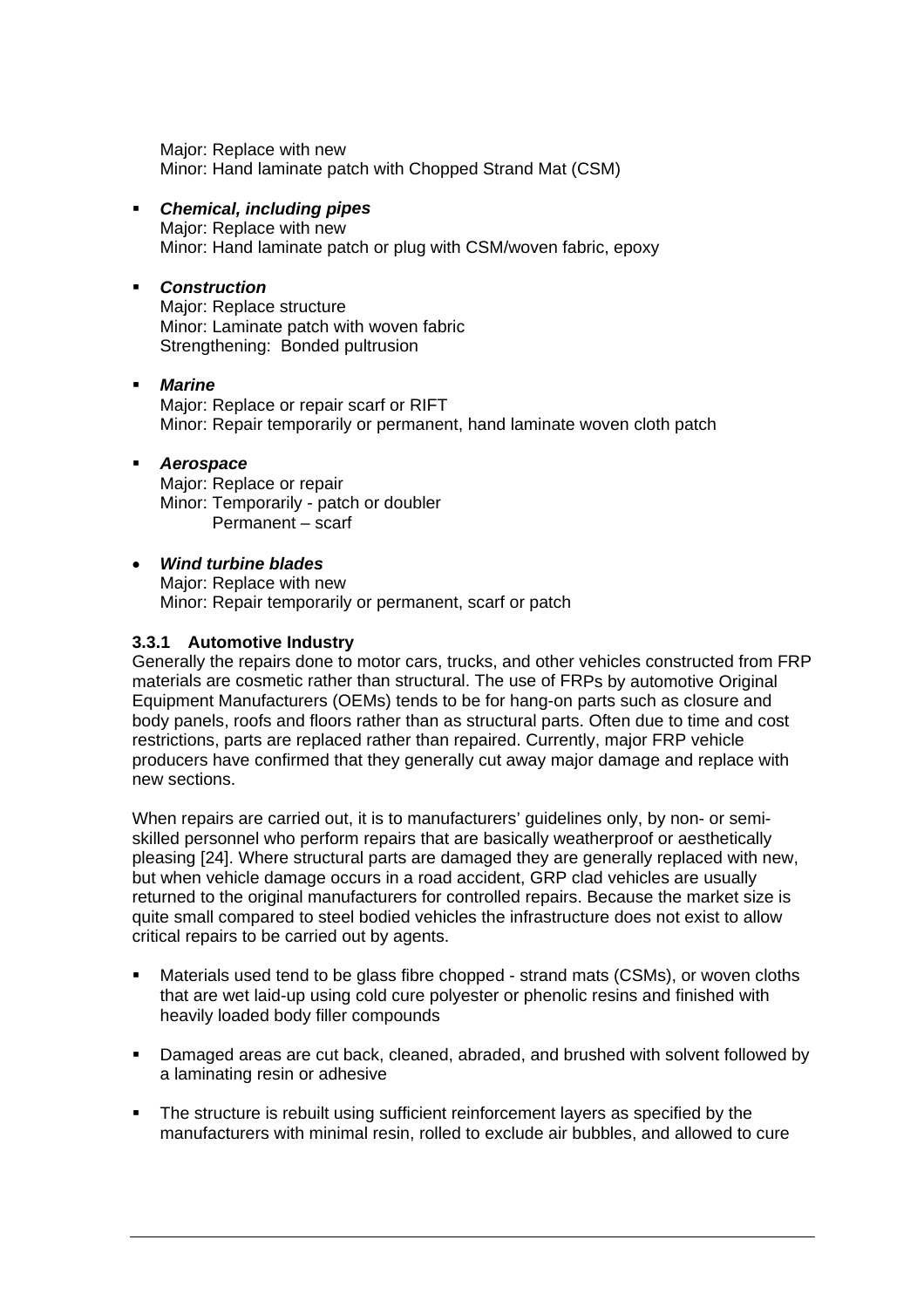**Part surface is ground flush to the appropriate curvature with abrasive disc tools, and** hand finished. Paint or other protective surface is then applied to hide the repair, match the original surface, and protect it from weathering

Typical repair designs used: Scarf, Plug, and Patch.

#### **.3.2 Chemical Industry 3**

The chemical industry utilises FRPs in the manufacture of pipes, valves, pressure vessels, and tanks. FRPs have replaced metal, ceramic, and rubber items due to the excellent chemical attack resistance of resins and fibres used in their manufacture, ease of transportation and installation and the design freedom afforded by modern manufacturing techniques.

Due to the nature of the chemicals being processed or stored most parts are designed to satisfy high safety-factor structural specifications. Should parts become damaged by impact or earth movement they would either be replaced or patch repaired depending on the criticality of the application.

phenolic, generally with resin rich surfaces on the working face for maximum corrosion resistance. The working procedures indicated in BS 4994: 'Design and construction of vessels and tanks in reinforced plastics' highlight the attention to detail required for this The main materials used are glass-reinforced polyester, vinyl ester, epoxy, furane or industry. Allowances are often made at the design stage for damaged parts to remain in functional service at either reduced working pressures or with an acceptable controlled leakage. Depending on the application, this could be on a continual basis, until a replacement part was installed or an in-situ over laminated repair effected [25].

Typical Repair Designs used: Internal or External Patch, Plug, Scarf, or Bolted/Gasketed Plates.

#### **3.3.3 Construction Industry**

FRPs are becoming more prominent in the construction industry as experience-based structural design data becomes more readily available. Architects can incorporate fibre reinforcements to extend the performance of buildings and structures to cope with climatic fibre composites are now used for repair of damaged concrete, timber, masonry and steel changes and geological movements. For example, FRP materials are widely used in building reinforcement in seismic zones. Though primarily used in new projects in the form of structural members, roofing, and cladding, high performance carbon and glass structures.

This is done either by the external structural adhesive bonding of pultruded carbon fibre Bridge supports, piers, motorway sections etc. that have become weakened due to forceful external damage, weathering or internal corrosion can be satisfactorily reinforced. strips or plates, or by wrapping (hand laminating) additional layers of fibre reinforced material over the damaged areas, restoring them to original or higher compressive strength and providing improved weather protection [26, 27].

prevention, by strengthening floors in existing buildings to support higher loads, to provide increased flexural strength to bridge superstructures, and sealing defects caused by water The other main applications for externally bonded structural profiles are damage ingress into the structure of pre-cast sectional buildings.

systems despite FRPs costing more than metals. Applications that used this new approach have shown that substantial cost savings can be achieved on the overall FRP repair and stiffening materials have successfully replaced steel-based reinforcing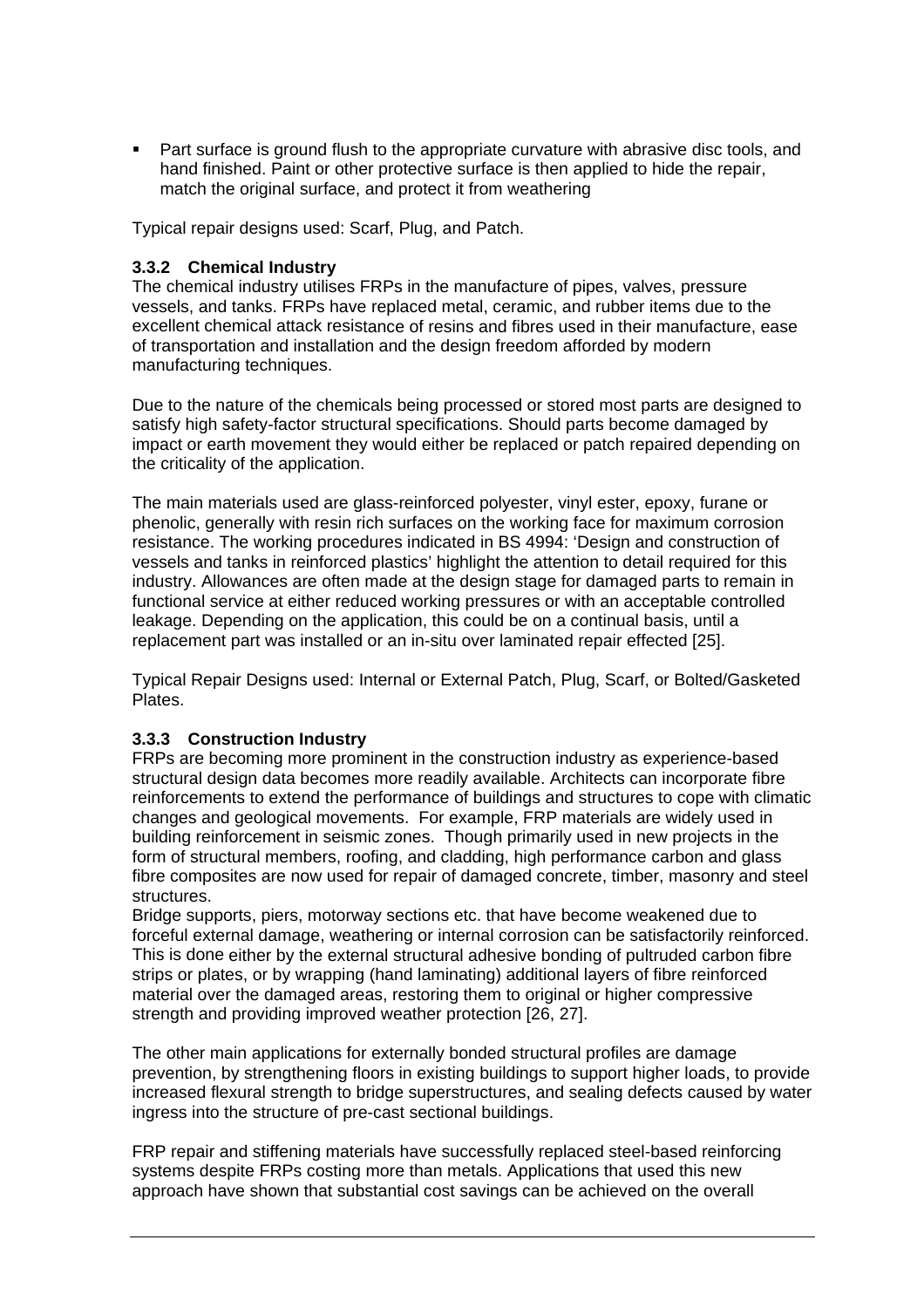contracts, as transportation, handling, lifting, securing, installation, and maintenance co sts are all minimised due to the high strength to weight ratio of composites. The marke t is growing rapidly as more towns in earthquake regions endeavour to protect existing buildings from the effects of shock waves. Although much of the application activity occurs in countries in earthquake regions such as, Europe's buildings and bridges are gaining the benefit of FRP structural repair systems [27, 28].

Many repairs are carried out ideally under carefully controlled climatic conditions, and preparation of bond line joints is critical to achieve maximum adhesion. T he substrate surface must be blast cleaned to remove dirt or loose material, and create a key for adhesion promotion. Although it is ideal to have low moisture levels and operate in warm use in a wider environmental envelope using localised moisture (up to 5% maximum to ambient temperatures this is rarely possible, so adhesive chemistry has been adapted for assist the resin curing mechanism). To help repair contractors in the USA, resin manufacturers developed epoxy resins for pre-impregnated fibre mat applications that have shelf lives of up to a year without the need for special temperature controlled material storage equipment.

Typical Repair Design used: External Patch

#### **.3.4 Marine Industry 3**

There has been a gradual change over the last forty years to the use of FRPs as a direct replacement for timber and metals in leisure, commercial and military vessels. As a result of the diverse specification improvements available from FRP construction, vessels have become more economical to build, operate and maintain. However, due to the nature of operation, vessels can easily become damaged by collision with piers, floating debris, other shipping, rocks and the repeated shock loading that occurs during bad weather.

 puncture, moisture ingress, delamination, fibre crushing, and blistering are all common. Materials can also be aggravated by constant contact with seawater, often resulting in osmotic blistering which needs specialist rectification. Damage prevention measures can Damage that occurs to marine FRP structures is similar to other applications. Skin be incorporated into vessels by over-laminating retrofit improvements onto under-strength structures that have shown weaknesses in service.

design technology, automated fibre placing, autoclave cured prepreg laminates and 100% NDT of components are typical. Therefore, as manual hand lay-up composite construction Boat building is a less precise science than the aerospace industry where sophisticated is mainly used in boatyards, it is probable that more defects will occur due to the process and lower quality control standards.

the structural nature and hydrodynamic specification of the damaged area. A patch, plug or bolted plate may be adequate as a temporary repair whilst afloat, but this must usually 100:1, and there is usually a small scarf cut on the outside of the repair to allow for a build Repair techniques are similar to other industries, with the one chosen being dependent on be retrofitted with a correctly prepared permanent repair later. This can be a prepared scarf joint with over-lamination on the inner face. These types of repair are carried out on racing yachts, pleasure craft, military vessels and lifeboats to enable them to remain in service [29, 30]. The scarf can be cut from the inside of the hull as access is usually possible from both sides of the boat. Typical scarf slopes are reported to be between 40 up of gel coat or paint on the outside of the repair material.

local vacuum that pulls the separated layers together and adhesively bonds them. This Another technique gaining acceptance for delaminated structures is resin infusion under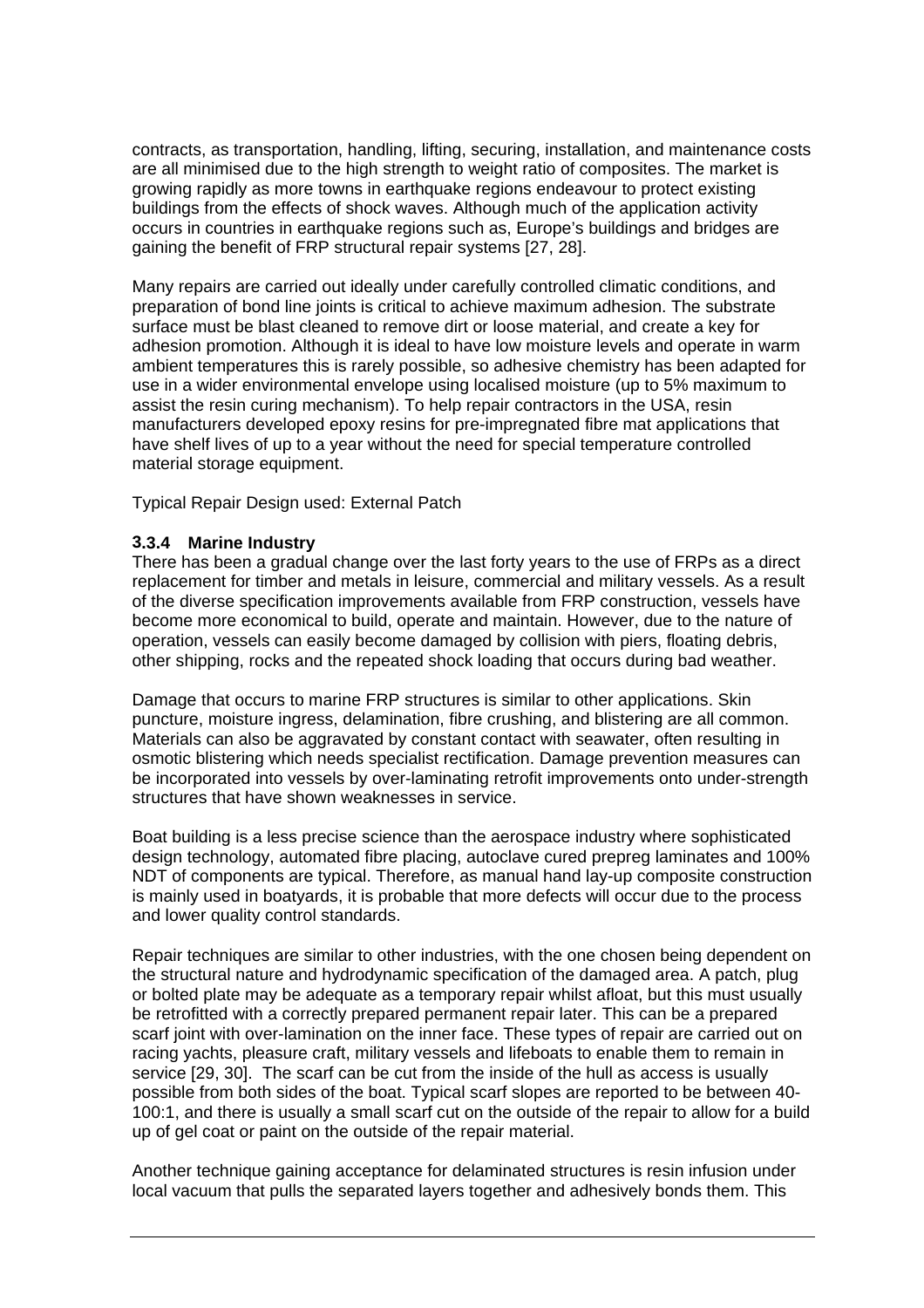technique is encompassed in a system termed RIFT - Resin Infusion under Flexible Tooling, which is also used to strengthen and repair steel infrastructures in civil, offshore and defence industries [31].

Typical Repair Designs are: Scarf, External Patch, Bolted Patch, or Resin Infusion.

#### **3.3.5 Aerospace Industry**

FRP materials are used extensively in military, civil and leisure aircraft, the latter allowing less critical repairs to be carried out in the field using preformed patches in conjunction with wet lay-up GRP. The use of high performance FRP materials in jet aircraft and throughout the world, working to procedures issued by the original aircraft manufacturers. Stringent quality control systems are in place, governed by independent organisations helicopters stems from many years development. The wealth of design and performance data generated from the use of different materials and constructions has provided the industry with historical references to establish proven design and repair safety procedures. This has enabled specialist manufacturing and repair industries to operate (CAA etc.) that ensure a sound quality repair of known performance is undertaken. The materials and equipment developed for damage detection, safe controlled repairing and inspection of aircraft structures rely on close attention to procedural detail. Aircraft designers and manufacturing companies specify:

- Which parts of a FRP structure can be repaired.
- How large a damaged area or how many individual pieces of damage in an area can be permitted to allow the part to be repairable.
- How many repairs can be permitted before a part has to be replaced.

At present only secondary structures within wings, tailplanes, fins and radomes are regularly refurbished following accidental impact damage or lightning strike, using a range of approved repair methods and appropriate materials.

using moisture free pre-cured laminate patches (doublers); prepreg fibre reinforced systems, or controlled wet lay-up techniques using virgin fabrics that enable precise fibre under vacuum, the resultant repair should satisfy the design specification of the original These repairs are carried out by approved personnel working in controlled atmospheres, volume fractions to be achieved. Following a temperature regulated resin cure, generally laminated part on inspection using non-destructive methods.

aircraft Original Equipment Manufacturers (OEM) published recommendations that are written to achieve a full strength structural repair, and to minimise operator error [8, 31-Every application is treated differently, but generally all repair procedures will follow 37].

Typical Repair Designs are: Scarf, Stepped Scarf or Lap, Plug, and Patch.

#### **.3.6 Wind Turbine Industry 3**

Although wind blades are built to last at least 20 years, lightning strikes, manufacturing defects, and damage during shipping all occur. As blades range from 29 feet to 200 feet in length, repair onsite is a cost-effective solution for generators and turbine manufacturers alike.

Scarf repair and the plug/patch method are suitable to repair holes and delamination defects on wind turbine blades. In both cases, the damaged laminate is cut out down to the depth of the deepest flaw and a repair scheme is applied. Scarf repairs are particularly suited to external repairs of the thick laminates found in wind turbine blade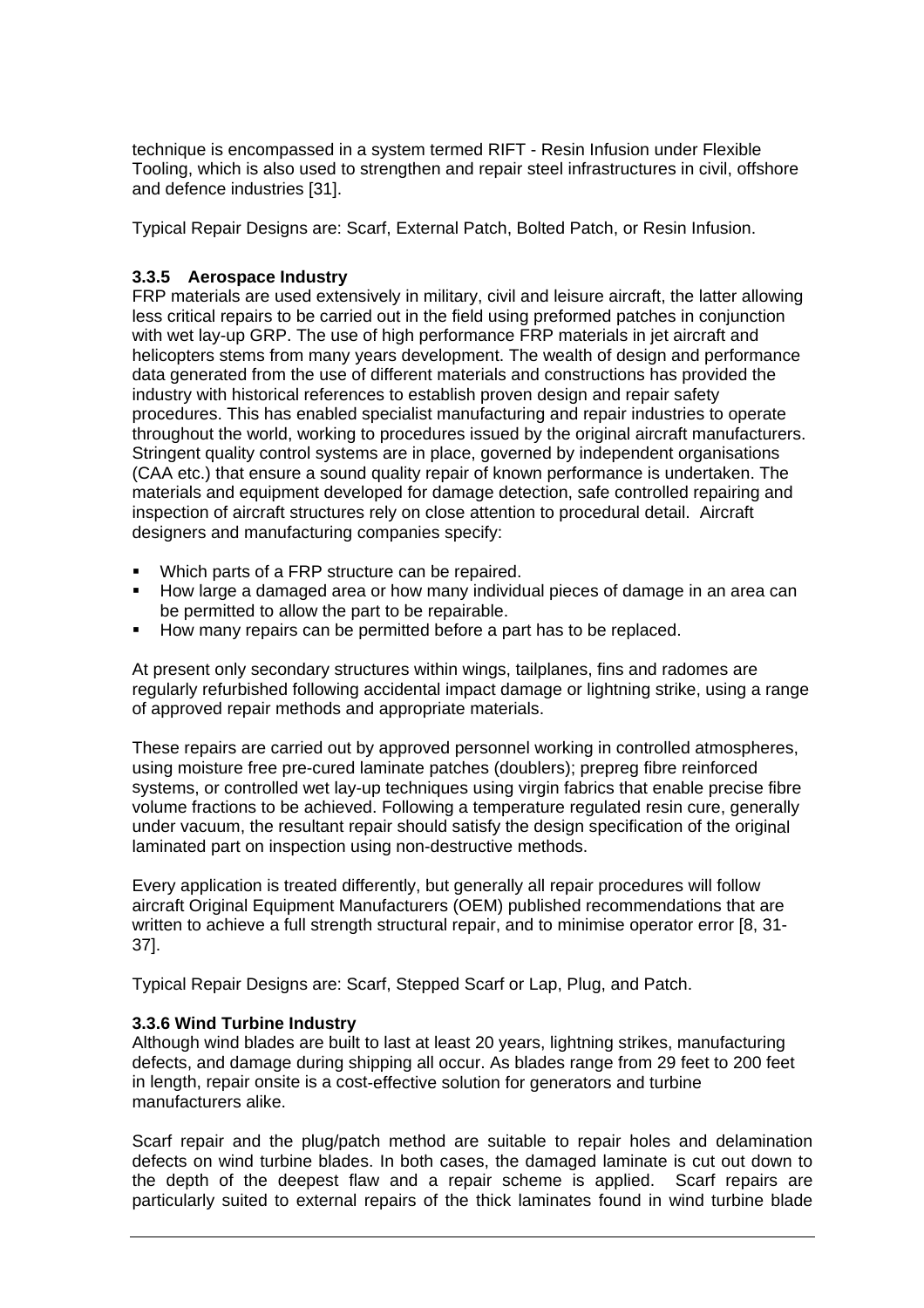load carrying parts because of the unlimited thickness of material that can be joined and the smooth surface contour produced. Single-sided scarf patches can also be employed to repair part-through or full-penetration damage [38].

Typical Repair Designs are: scarf, plug and patch.

#### **3.4 Health and safety procedures**

All FRP repair procedures call for the use of processes, substances and/or procedures that may be injurious to health if adequate precautions are not taken. They refer only to technical suitability and in no way absolve the supplier or the user from statutory obligations relating to health and safety at any stage of manufacturing or use. Where attention is drawn to hazards, those quoted may not necessarily be exhaustive.

Materials used for the manufacture and/or repair of all FRPs are potentially dangerous and prior to use the manufacturer's data sheets must be read.

#### **.4 1 Safety Precautions 3**

with a diameter of 3 to 4 microns and a length of less than 0.1 mm pose the greatest threat to the respiratory system. FRP material dust is injurious to health; therefore a face mask must be worn at all times when drilling or abrading the materials and dust must be Damaged FRP materials may cause a number of health hazards. Single fibre particles, removed through a vacuum system and disposed of properly as a hazardous material.

likelihood of airborne fibres exists. Extreme care should be taken when preparing a repair can pierce the human body with ease. Hand, eye and body protection is strongly Goggles are essential for use in work involving machining or any operation where the site as damaged laminates contain rigid, razor sharp needles of resin coated fibre that recommended.

Barrier creams should be used and protective clothing worn. If irritation is felt, thorough washing and rinsing helps to remove loose filaments. Individual filaments are very brittle and broken fibres may cause irritation to the skin.

barrier cream) when carrying out a repair, to keep resin deposits off the hands and barrier Disposable polythene gloves or thin rubber gloves should be used (in addition to the cream/natural skin oils off the degreased repair site.

Care must be taken not to contaminate the prepared surfaces when using barrier creams or protective gels.

#### **4. MATERIAL FOR REPAIR**

When damage occurs to any FRP part, it is either replaced with a new component or repaired with like-for-like materials specified by the original equipment manufacturer. The main exceptions are when repairs need to be undertaken to weaker substrates or to hot cure resin laminates. In the latter case, an adhesive resin of comparable mechanical properties is required that can be cured at a lower temperature than the original structure, ensuring that degradation of material in the surrounding structure does not occur.

As the range and properties of FRP materials is vast, and their storage and supply can be logistically difficult, many repair organisations are trying to unify and rationalise the materials and consumables used in completing the repair.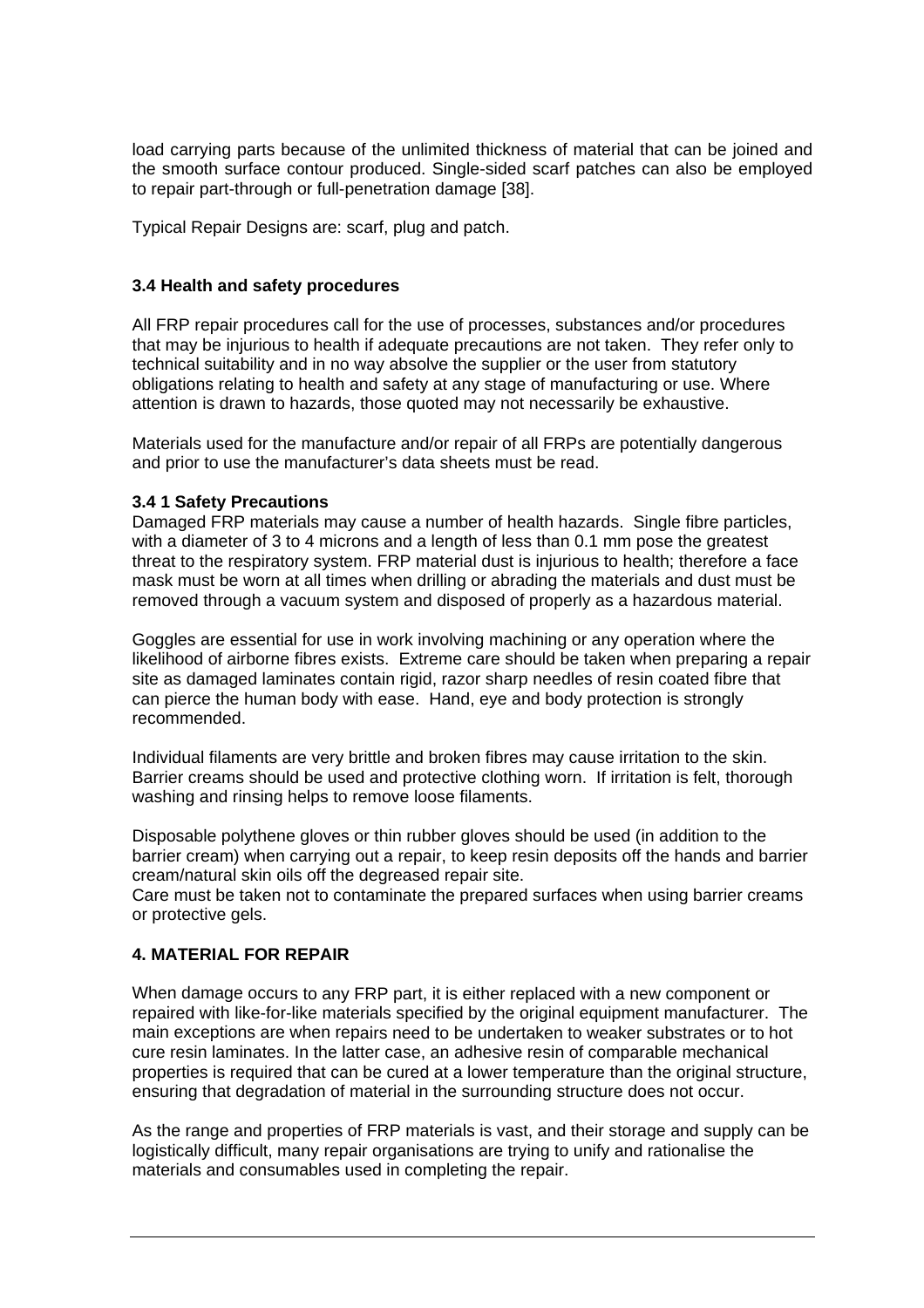Repair resins tend to rely on formulations of epoxy or polyurethane chemistry, which offer excellent bond strength and toughness other materials often lack. However, where chemical or water resistance is of prime importance then other systems may be used, including polyester and vinyl ester, although most resins have a limited shelf life and need storing in a controlled temperature environment.

During mixing, processing, application and cure, flaws, inclusions and defects can occur imperfections of this nature can only be detected following thorough non-destructive inspection or by identifying deviations from laid down manufacturing procedures. The that reduce both the adhesive and cohesive performance of the material, and types of defects that occur and their causes are described below [Annex 2].

- *Cracks*: due to high exotherm during cure, resin rich areas or poor mixing
- *Porosity*: entrapped air during mixing or laminating
- *Voids*: larger volume of entrapped air or foreign matter
- *Disbond*: poor adhesion of resin to adherend, insufficient surface preparation in correct cure
- **Delamination**: poor surface preparation, presence of moisture, poor mixing, in correct cure
- (which reduces the binding properties in the adhesive resin). • *Poor Cure: bad mixing, poor temperature control, wrong environmental envelope*

#### **4.1 Resins for Repair**

Resin systems move forward with advances in chemistry. Although many systems are repaired with similar chemistry, improvements in the performance of individual resins occur and, where quality control authority permits, deviation from the original specification should be encouraged. Generally, high performance epoxy systems are chosen for structural applications, but polyester, vinyl ester, and polyurethane resin based adhesive systems are also commonplace.

Composite Repair Committee (CACRC) set up by groups of concerned authorities in this industry are attempting to direct the original equipment manufacturers to approve generic material types and related quality and performance specifications, rather than to approve The use of alternative material specifications is not accepted by many industries, aerospace particularly. However, guidance committees such as the Commercial Aircraft only individual manufacturers' products in FRP part development.

producer should be contacted for a recommendation or analysis carried out by a polymer materials expert to verify that a selected adhesive or resin meets the performance criteria It is vital to select a compatible material for repair work. If a technical procedure does not state a preferred resin type then assumptions should not be made. The original part and service conditions of the product.

pre-resin impregnated fibre mat/ fabric systems adhered to a prepared repair site. The thermoset resins used suffer from a limited shelf life, often less than 12 months, FRP repairs are generally carried out using wet resin lay-up with dry fibre reinforcement, adhesive bonding of pre-cured FRP patches; resin impregnation to re-bond a fracture, or necessitating holding stock at sub-zero temperatures. Carefully stored materials will provide their prime adhesive and structural capabilities during this 'life', but must be disposed of or re-graded for reduced structural performance characteristics once this period has ended.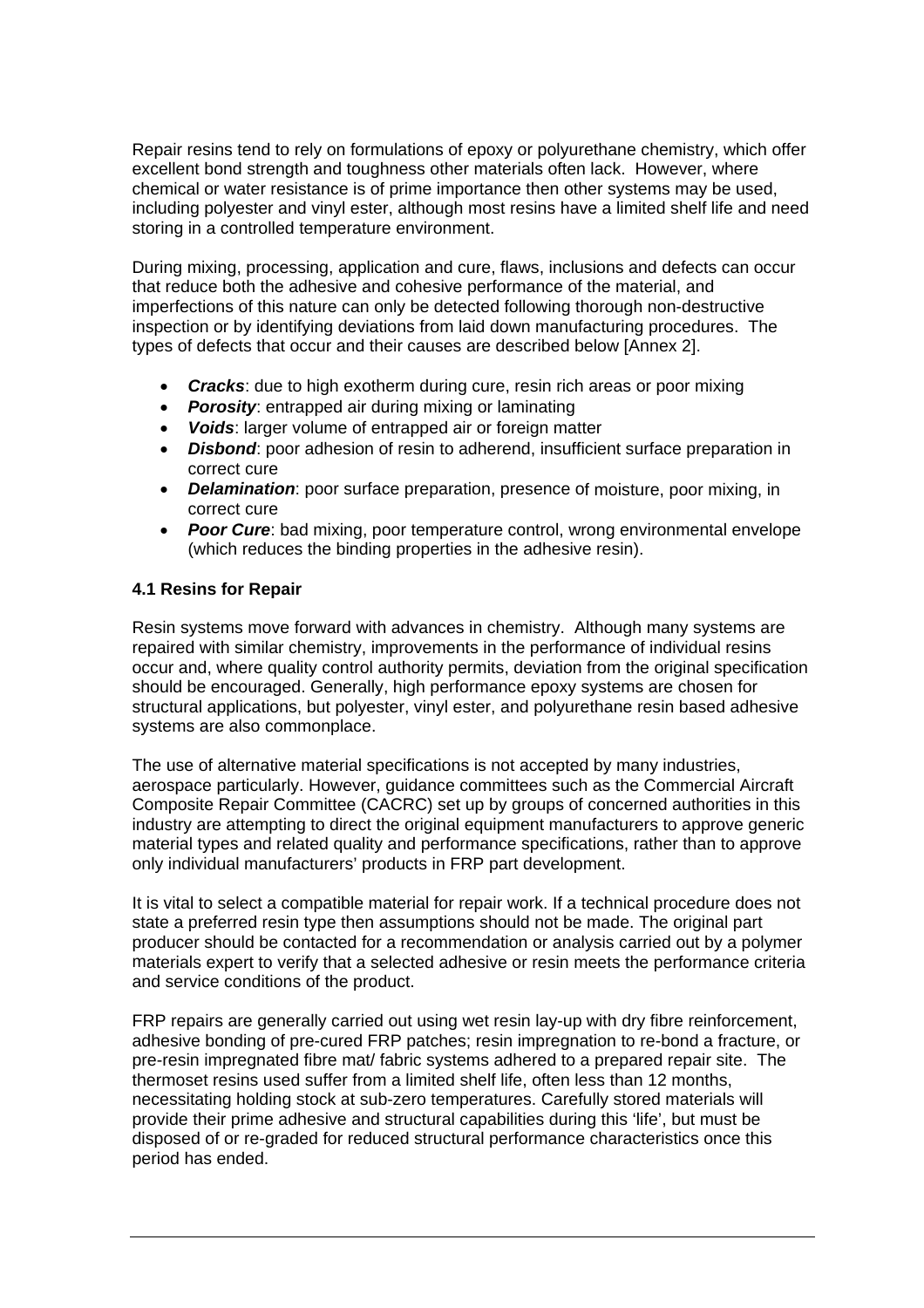The major material producers distribute their resins world wide, so obtaining a source o f the correct type sho uld not be difficult. However, sourcing a cost effective quantity to undertake single repairs will often be a problem as the sub-division of bulk quantities into small containers always incurs high charges.

that these form only a very small selection of the multitude of grades and types of repair resin/ reinforcement systems available throughout the world. The resin systems listed below are some of the most widely used but it should be noted

### *4.1.1 Epoxy Resin*

These are extensively used in advanced structural FRP materials; epoxy resins omplement polyesters as the most commonly used high performance resins. There is a c wide choice of grades providing variation in mechanical performance, toughness, temperature resistance, and shrinkage. As a high performance resin, it has become boats, yachts and other surface vessels, in addition to industrial, chemical and electrical accepted for the construction of air and space craft, racing cars, lightweight high speed applications.

## *4.1.2 Polyester Resin*

These are most widely used thermosetting resin for FRP manufacture, due to its low cost and ease of processing. The resin is popular for general commercial applications, including leisure products, tanks, sanitary ware and automotive accessories.

## *4.1.3 Vinyl Ester Resin*

These are chemically very similar to polyester resins but with enhanced chemical and temperature resistance. Vinyl ester resins are less expensive than epoxy resins. They are used in automotive vehicle and marine vessel manufacture where higher service temperatures are expected, and in repair of vinyl ester and polyester GRP as a laminating or injection resin. Vinyl ester resins are used to fill internal voids, repair disbonded cores, bond internal delamination and to provide a high performance repair.

#### **4.2 Fibre Reinforcements**

The main types of material used in FRPs for structural applications are carbon, aramid (Kevlar or Twaron) and glass. The fibres are often pre-treated to enhance adhesion to specific resin chemistry, so selection of the correct type is very important.

laminates. The advantage of using the reinforcement in this form is that it creates a well defined laminate, as the individual fibres are pre-secured in their intended orientation prior patterns are available offering variations in mechanical performance, fibre orientation and Glass, carbon, or aramid fibres are generally used in the form of fabrics to reinforce FRP to consolidation in a resin matrix. Fabrics are used in dry form or as pre-impregnated sheet material, although they are more expensive than basic fibre rovings as they involve additional textile style processing after the production of the initial fibres. Different weave drapability that also allow ease of impregnation, wet out or resin flow.

There are generally three types of fabric:

- random oriented
- aligned fibre woven material
- aligned fibre non-woven (non-crimp/stitched)

and the style of material used for structural repairs is usually:

- Woven Roving (WR)
- Uni-directional Roving (UD)
- Chopped Strand Mat (CSM)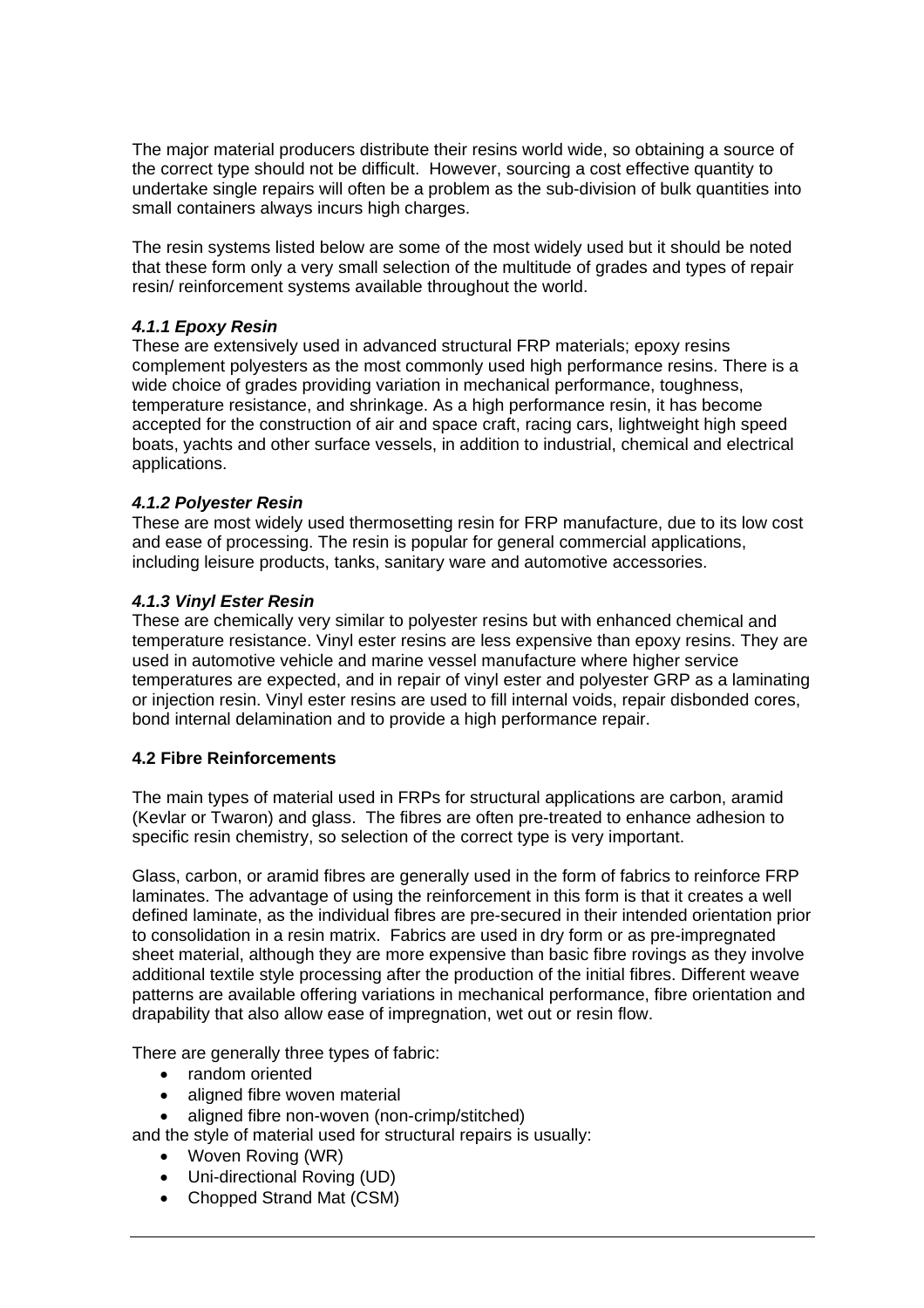Chopped strand mat is only used in structural repairs where weight and aesthetics are not critical, as the nature of this material does not allow a high fibre volume content and is therefore wasteful of resin. It is the easiest material to use in an emergency patch repair via hand-lay techniques.

these are held straight with very light weft (transverse) threads. These weft threads are only a few percent of the total fabric weight and provide no significant reinforcement. Uni-directional fabrics offer high strength in the warp (longitudinal) direction only, and

one under one) which produces large gaps between fibre tows and causes a high degree of fibre crimp. These characteristics limit the weight of fabric that can be produced in plain additional care must be taken in design and fabrication to ensure a symmetric laminate is Woven roving fabrics come in many forms. Plain weave is a simple weave pattern (over weave before the pattern must be altered. As many FRP laminates are multi-contoured in shape, it is essential that the fabric used can drape in order to obtain the best mechanical properties and this is achieved by varying the weave pattern. An alternative is twill weave, where one or more warp ends weave over and under two or more weft picks in a regular pattern, producing a straight or broken diagonal line in the fabric. It drapes, hangs and folds better than plain weave, being more pliable, and has better sewing characteristics than satin weave. Here each fibre passes 'over several and then under one'. These fabrics are distinctive in that the bulk of warp fibres lie on one surface, whilst the bulk of weft fibres lie on the other. However, they are not symmetric about the centre plane, so produced.

the original construction because the fibre tensile properties and modulus in a composite are affected by the weave style. If the identical material is not available, then this and all instances where alternative choices are to be made, expert guidance should Ideally, the same material weave and weight should be used for repairs as was used for consideration must be given to the strength and stiffness of the original material and whether additional layers may be necessary if only an inferior woven cloth is to hand. In be obtained from the material manufacturers.

and aircraft manufacturers' materials specifications. The SAE AIR 4844A Composite and Metal Bonding Glossary [7] is recommended for reference when looking at fibres and Weave styles have been standardised to a large degree according to MIL (US Military) fabrics in more detail.

Carbon fibre is generally pre-classified by aerospace and marine design specifications for high performance structural use. The materials are expensive, so need to be used sparingly according to the appropriate design authority's recommendation.

- Woven roving These are available dry or in prepreg form from established carbon fibre processors.
- Pultruded strip Sika Carbodur CFRP strips (pre-cured), used for over laminated patch repairs and strengthening.
- dependent on original laminate. Sourcing and size availability details can be obtained from BAE Systems and Airbus, Filton. • Pre-cured Doubler - BAE approved CFRP multidirectional plasters, thickness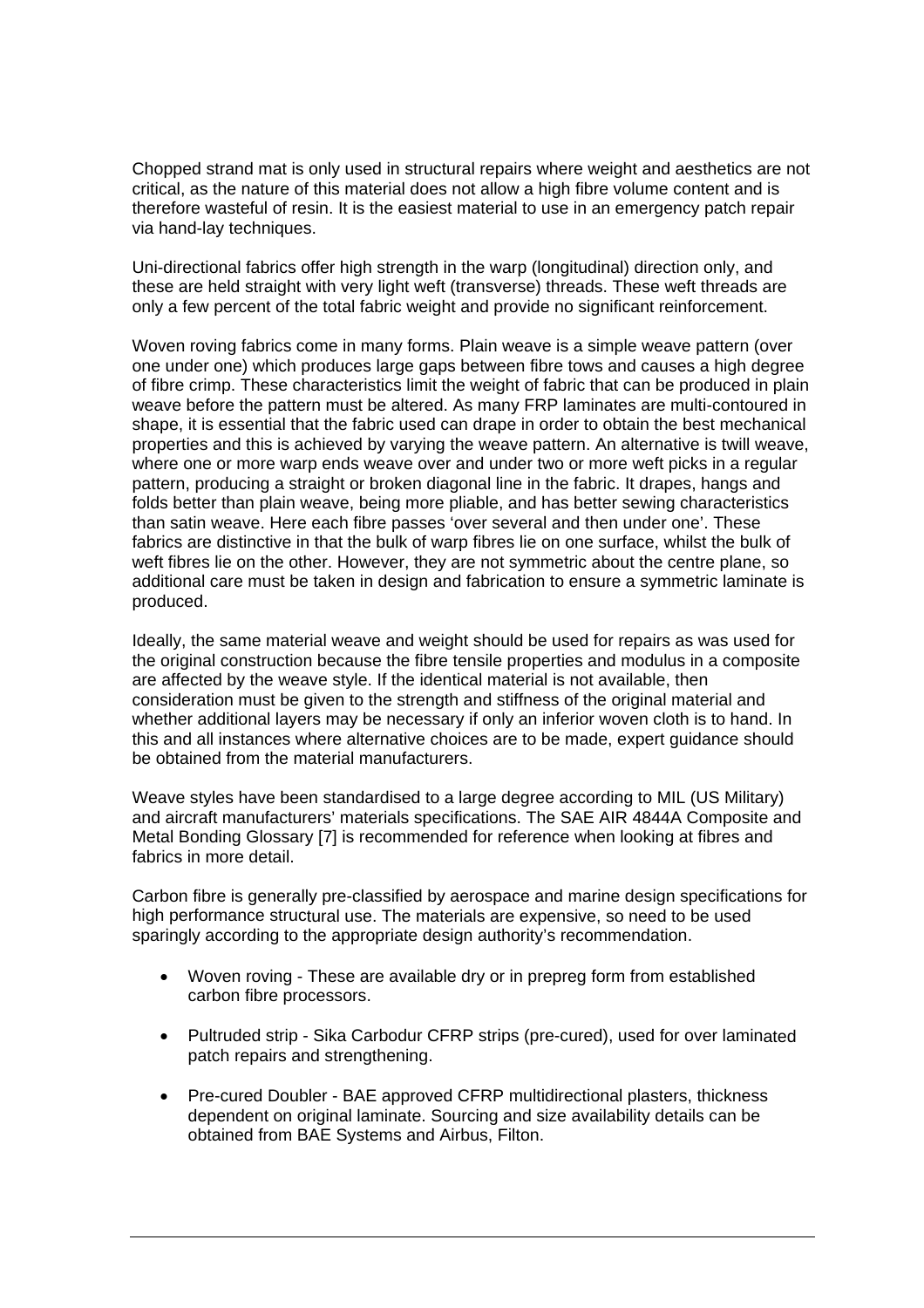The use of aramid fibre in repair procedures is not common due to adhesion difficulties. For aramid FRP structures, the recommended repair procedure uses glass fibre layers over any damaged areas.

#### **.3 General guidance in choosing repair materials 4**

In general, repair materials are similar to the original material, and are summarised as follows:

- Bonded repairs use thermoset or thermoplastic resins
- Dissimilar substrates based on thermoset use epoxy systems
- Lower cure temperature resins used to:
	- $\circ$  prevent damage to original structure
		- o allow cure in bad weather
		- $\circ$  give a tenacious formulation
- Adjustments are made to recover maximum part strength
- Surface treatment of substrates significantly improves repair bond strength and durability.

## **5. REPAIR ASSESSMENT AND MEASUREMENT**

When assessing and repairing any FRP structure there are many aspects that must be inspected and quantified. These are:

- To establish where physical damage exists
- Identify the type of damage, delamination, fracture, voids, disbonds, etc
- To identify when all the damaged area has been removed
- Locate presence of moisture
- Check satisfactory creation of an environmental envelope for repair to proceed
- Evidence of satisfactory cure cycle
- Evaluation of completed repair, including strength and bond line integrity

It is expected that every industry that undertakes repairs on FRP structures has its own performance FRP repair sector will only benefit the quality and performance of repairs in rules, but any adoption of the high standards rigorously maintained within the high less critical applications.

The areas of most concern in procedural measurement are:

- In preparatory work where moisture, dirt and surface contamination must be removed, cleanliness maintained and total laminate damage removed without creating further fibre damage
- Controlled drying under a maximum temperature limit that takes account of the saturated vapour pressure of the water. This limits temperatures to approximately 60°C for sandwich structures and 80°C for monolithic composites. Dirt and grease must be cleaned away with approved solvents. A clean, dry environment must be created and gloves worn preventing skin touch. When clearing identified damage, care must be taken not to destroy surrounding bond line joint areas when using power tools etc.
- Quality control of material selection in areas such as specified repair material's availability, quality and age has a significant bearing on finished repair quality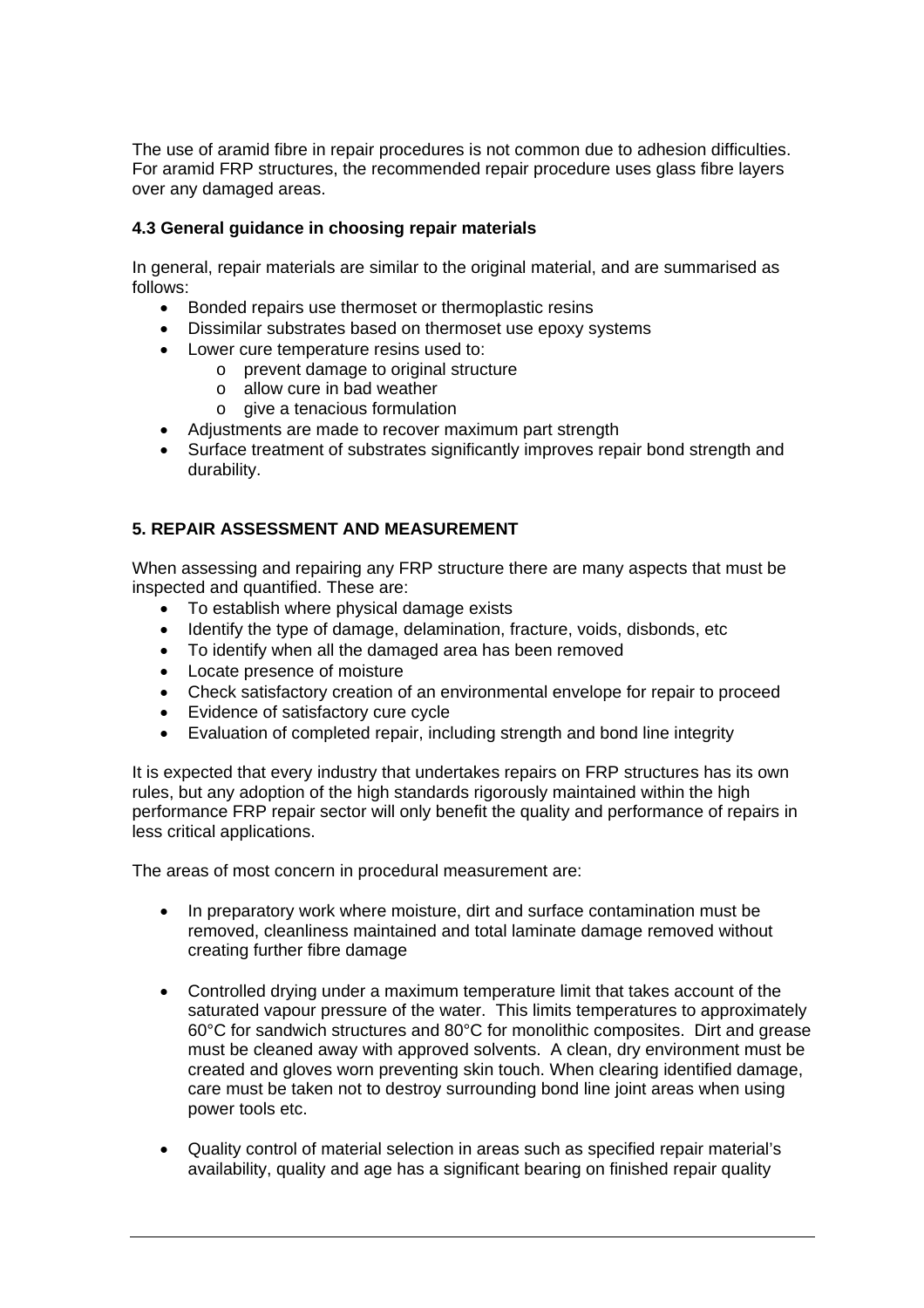- Only OEM approved resins, reinforcement or prepregs should be used. If unavailable, local design approval should be gained prior to use. Certificates of Material Conformability should be obtained for traceability. 'In House' storage must be in accordance with the OEM recommended environmental envelope, chilled or frozen. Materials out of shelf life should be destroyed or catalysed and disposed of safely. In certain circumstances resins and adhesives can be regraded for less critical use.
- Creation of ideal repair working conditions. If parts are too large or difficult and expensive to transfer to a workshop then a localised monitored 'tent repair cell' should be created
- Resins need to be processed within a known temperature and humidity envelope to achieve optimum performance. Inferior repair quality occurs when these parameters are breached, often resulting in premature breakdown of the repair, while processing times and repair costs are increased.
- Monitoring and eliminating foreign inclusions and voids. These can be caused by dirt under protective papers, release films or by trapped air. They are generally due to poor laminating techniques and if not eliminated can reduce the strength of final repair.
- Elimination of inclusions is achieved by procedural monitoring, as a laminate is built up. Voids are difficult to measure during repair but can be excluded using vacuum techniques and compaction prior to resin gelation. NDT measurement can record density of voids and OEM designers often quantify their permitted proximity to approve or reject the repair
- Final repair inspection. Prior to allowing a part to return to service the completed repair requires NDT and performance testing approval to pre-determined standards.
- Visual inspection and an expert check of the repair records are sufficient for some industries. If a critical repair has been carried out then NDT or sample destructive testing should be undertaken.

It is of paramount importance that long term records are maintained for all repairs undertaken and that records are updated at regular service inspections that assess life performance. Should failures recur, then statistical data would be available to categorise the quality of a particular repair technique or inspection method.

Practical detection of damage or flaws in a FRP structure, the control of process parameters and the assessment of a finished repair as 'fit for purpose' can be undertaken using a wide range of techniques with varying degrees of accuracy, dependent on particular requirements. Inspection or assessment equipment also ranges widely in cost, from visual methods and a manual coin tap or mechanised version of the same, through to sophisticated acousto-ultrasonic assessment, using neural network waveform and frequency spectra pattern recognition analyses (a laser shearography or strain mapping system). All have gained approvals for inspection of the same types of damage detection in the aerospace industry, and are referred to in Boeing, Airbus, Fokker and other authorised aircraft repair manuals.

The application of specific NDT/NDI methods varies between industry sectors, and it is apparent that reliance on any one particular inspection method for proving a part's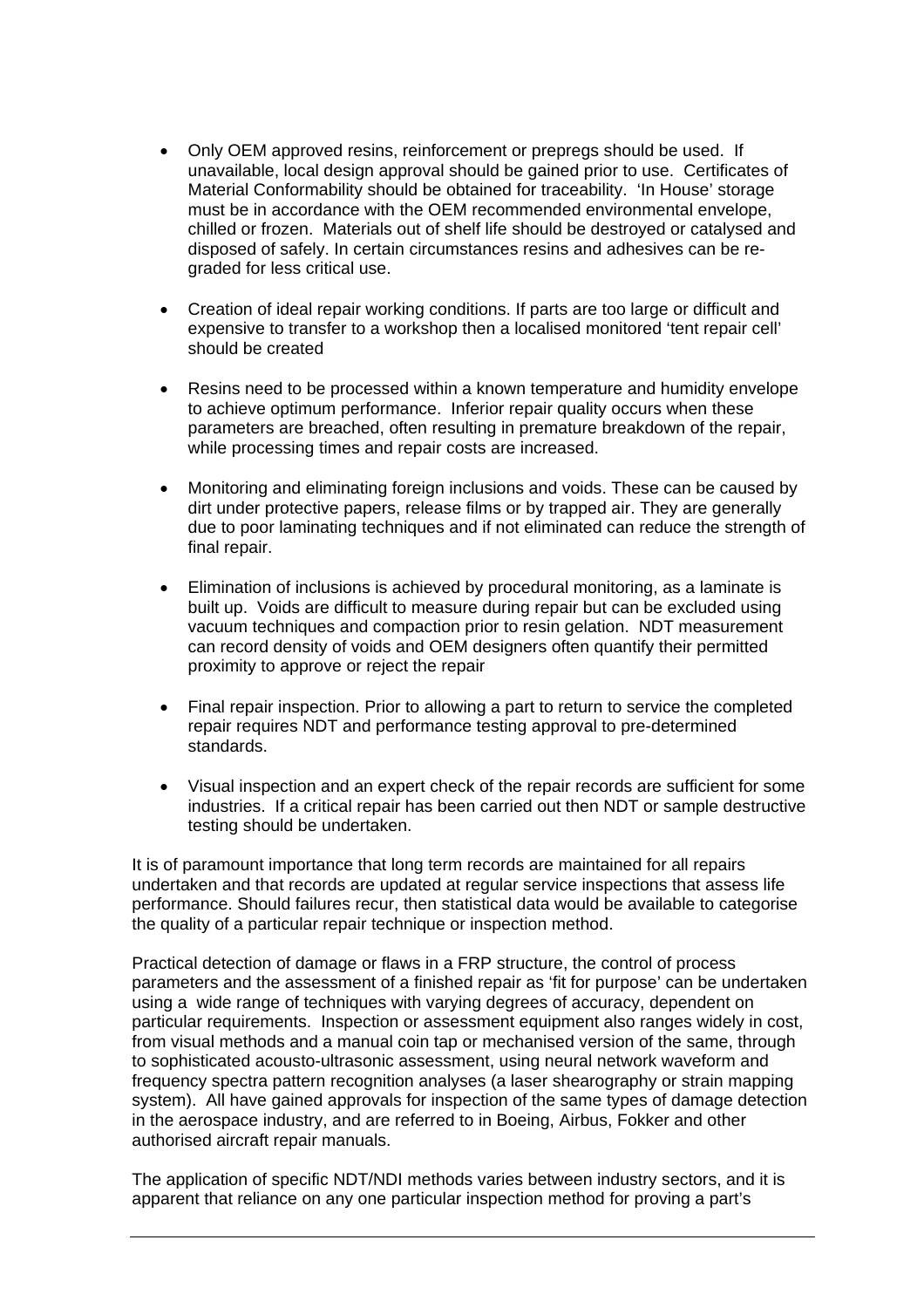acceptance is fine for some companies whereas other FRP manufacturers would not even consider its use. Generally, existing standards bodies throughout the world publish details of recommended practices for the testing of FRP.

In practical terms any test must have easy to interpret accurate results and generated fairly rapidly. It is costly to have a piece of machinery or vehicle out of service, so effective NDI apparatus is an essential part of repair planning. Equipment should be portable, robust, safe to operate and affordable.

In addition to conventional mechanical testing, laboratory NDT equipment preferences include various types of radiography, ultrasonic C-scan, acoustic emission and, more recently, thermography, shearography, laser strain mapping and tomography.

Automatic tapping devices and hand held moisture meters are commonplace equipment. More sophisticated laboratory based NDI conversions are available for in-field operation. However, some of the techniques are limited by size, weight and the hazardous nature of the equipment required.

Those techniques preferred by the aerospace, marine and military industries for repair assessment include ultrasonics, acoustic emission, and more recently thermography, shearography and acousto-ultrasonics. However, until the major FRP manufacturers adopt new methods, such as shearography for production quality control, the majority of NDT engineers will remain loyal to well tried technologies for damage and repair assessment.

As time passes more reference standard data is generated, electronics hardware and computer software becomes more capable, so enabling dramatic advancements in all measurement techniques. Detection of flaws in composite structures will be more reliably located, and engineers, buyers and customers can operate with greater confidence [39- 50].

Repair bond line strength is the one physical condition that is still difficult to assess and is thus a major concern to industry. Delaminations and disbonds can be identified by existing means such as mechanical impedance, ultrasonics or acoustic emission but these techniques report failure after the event has occurred. Although research is ongoing to develop known and new NDT techniques to identify a solution, currently only mechanical destructive testing appears to be a reliable method to confirm the adhesive's strength and comparative bond line strength prior to peeling.

#### **6. THE NEED FOR TRAINED PERSONNEL**

It is essential that repair training is conducted to a consistent standard throughout the world and that companies are encouraged to be responsible when undertaking supplementary skills improvements. This scheme already exists in the servicing arms of both civil and military aerospace sectors. CACRC is able to offer guidance on suitable sources of training for high performance structural repairs either as a practical exercise or as background training to give operators an appreciation of the levels of quality expected. Over the years numerous documents have been published on the care required for joining materials, including the subjects of adhesive bonding of polymers, composites, preparation, cleaning, joint design, materials, and other related procedures.

Once a repair has been completed and certified, test evidence will confirm the degree of strength returned to the original part. The continued safety of the user or the product is the overriding factor when assessing the quality of the repair, so the pre-determination of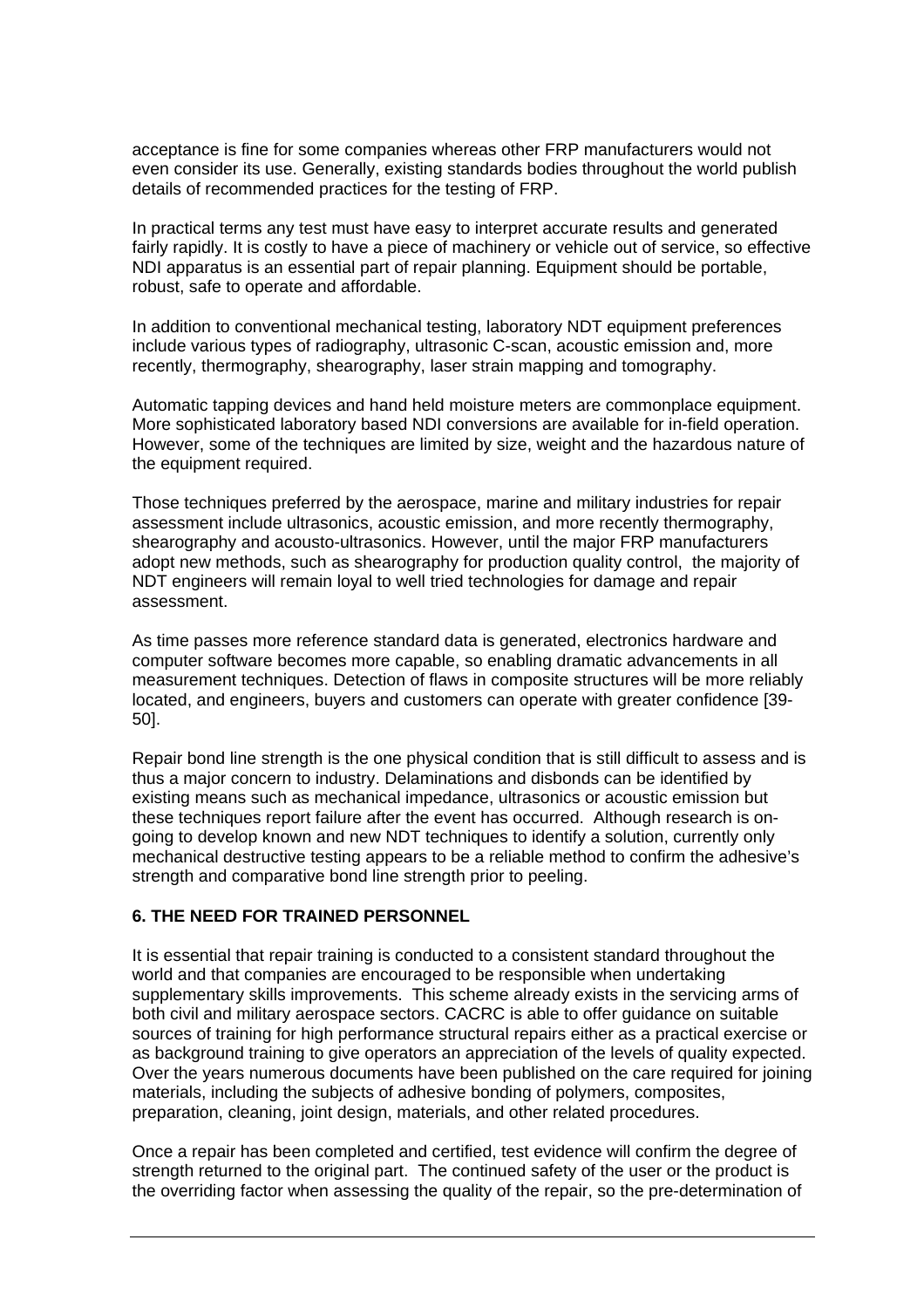safety factors through continuous condition monitoring and the performance testing of repairs are the only ways to provide guarantees. The ability to recognise defects and assess repair quality is a skill, which can only be gained through experience or professional inspection training in NDT and other relevant test equipment.

#### **7. CONCLUSIONS**

The more primary a structure is, and the closer it operates to its design limits, the more difficult the repair. However, even heavily-loaded primary structural FRPs have been successfully repaired for many years. Heavily loaded, oriented-fibre, advanced FRP structures require careful engineering design of major repairs; it is not simply a matter of applying a patch.

Given a good repair design, the competence of the repair technician becomes critical. Vacuum-bagging becomes virtually mandatory for advanced FRP repairs, in order to achieve the required compaction and proper consolidation of the repair plies.

Prepreg can sometimes be repaired with prepreg itself or wet materials in field conditions; autoclaves for repairs are rarely necessary.

FRP repairs can be quite time-consuming, and require careful attention to detail. Most of these repairs rely fundamentally on high-quality adhesive bonding. The strength of an adhesive bond cannot be measured without destroying it. Therefore, careful control of the repair process, especially regarding cleanliness, fit of the repair patch, and meticulous surface preparation of the bonding surfaces, becomes crucial. It all goes back to the skill, training, and integrity of the person doing the repair.

In spite of all these obstacles, successful repairs of complex FRP structures are being done every day. There is no "black art" to FRP repair; just training and experience. Experimentation will always prove best practice and clear-up uncertainties. Finally, quality assurance is an absolute must, requiring a thorough understanding and dedication to underlying principles and the testing required to ensure the repair will be successful longterm.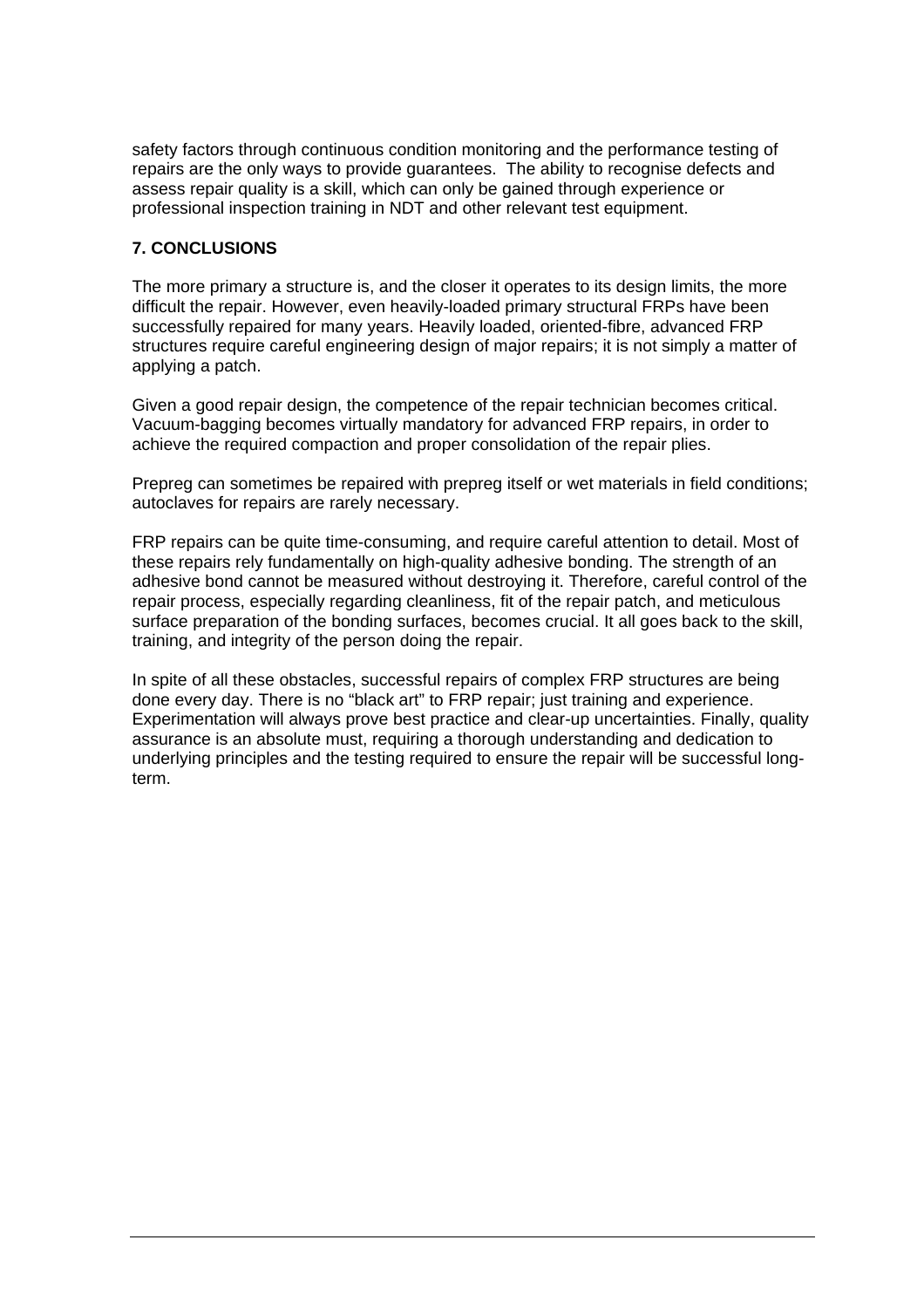#### **REFERENCES**

1. Basic Failure Modes of Continuous Fibre Composites. John E. Masters. In Engineered Materials Handbook, 1987.

2. Fractography for Continuous Fibre Composites. Brian W Smith. In Engineered Materials Handbook, 1987.

3. Discontinuous Fibre Composites. Richard E. Robertson, the University of Michigan. Viorica E. Mindroiu, Ford Motor Company.

4. Composite repair course, Dark Matter Composites, UK. [www.darkmattercomposites.co.uk](http://www.darkmattercomposites.co.uk/)

5. Repair of Composites, NetComposites website: <http://www.netcomposites.com/education.asp?sequence=66>

6. Arabis training <http://www.abaris.com/index.asp>

7. SAE AIR 4844 Composites and metal Bonding

8. K B Armstrong, G Bevan and W F Cole, Care and repair of advanced composites, 2<sup>nd</sup> Edition, SAE International, 2005, ISBN 0-7680-1062-4.

9. J. T. Mottram and G. J. Turvey, (Eds.), *'State-of-the-art review on design, testing, analysis and application of polymeric composite connections*,' Polymeric Composite Structures Working Group 7, COST C1 Project on '*Behaviour of Civil Engineering Structural Connections*,' DG XII, European Commission, Office for Official Publications of the European Communities, Luxembourg, (1998), p. 99. EUR 18172 EN. ISBN 92-828- 2933-2.

10. J R Wingfield, Surface Treatment of Composites for Bonding and Coating. Joining Technology Research Centre, Oxford Brooks University. Published May 1993 - SERC-LINK Structural Composites Programme.

11. P R Ebdon, Cleaning and Surface Conditioning of Composite Materials. Pera International, July 1993.

12. S L Kaplan, P W Rose and D A Frazier, Gas Plasma and the Treatment of Plastics. Page 193, How to Apply Advanced Composites Technology, Conference Proceedings.

13. A Guide to the Adhesive Bonding of GRP and Composite Components. The British Plastics Federation. Publication No. 304/1.

14. Richard Barton. Carbon Fibre "Plate Bonding", Structural Survey, Volume 15, Number 1 1997, pp. 11-14.

15. Urs Meier. Development of the Composite Strip Bonding Technique for the Post-Strengthening of Structures. Swiss Federal Laboratories for Materials Testing and Research, EMPA CH8600 Duebendorf, Switzerland.

16. Richard Barton, The Engineering of Adhesives for External Reinforcement of Bridges and Buildings, G:MKT\1997\RJB\PAP061.doc - May 1997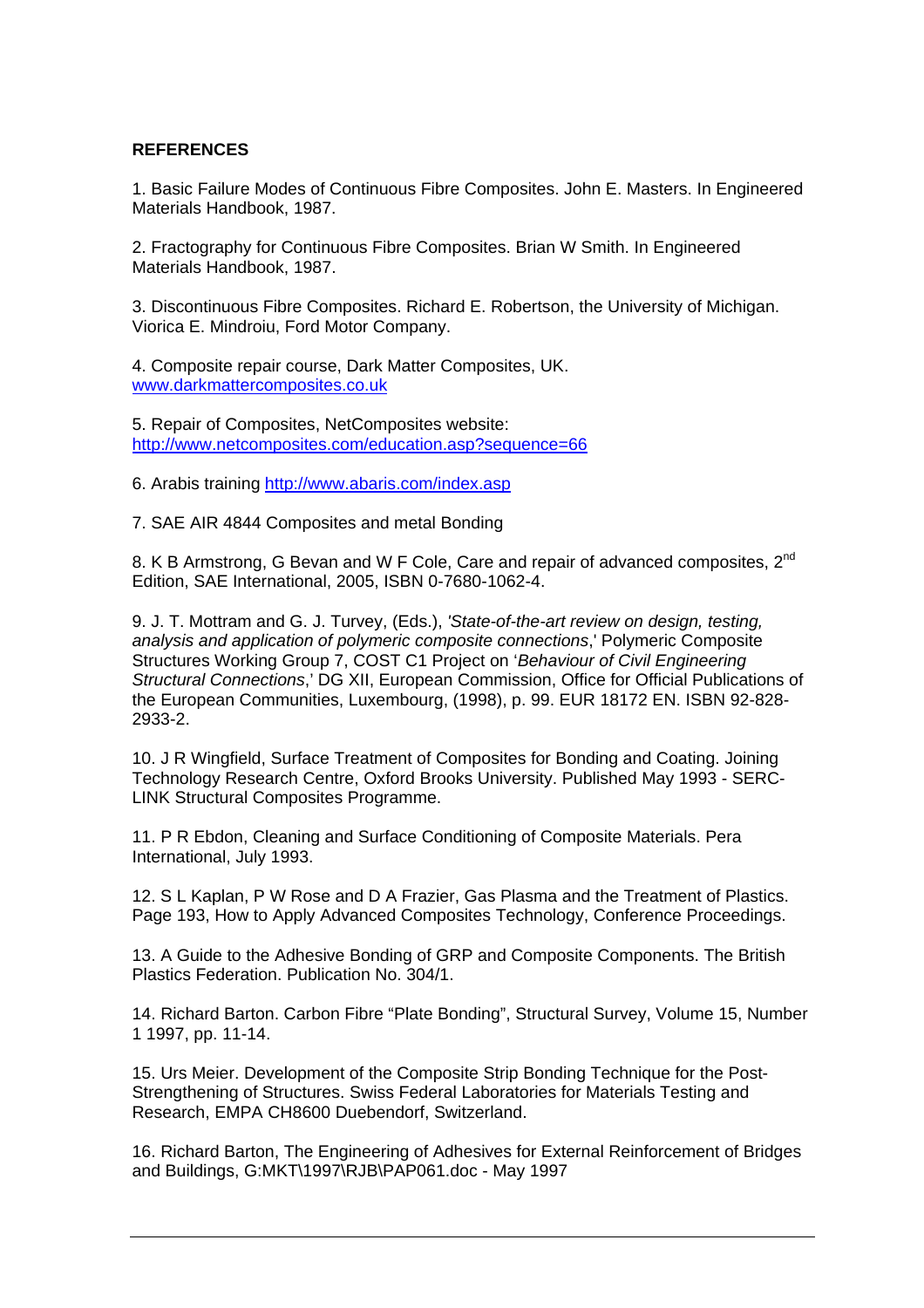17. CAA Regulatory Oversight: Non-Destructive Testing. L Arnot-Perrett and T Gibson. INSIGHT Vol 40 No. 3 March 1998

18. R A Smith, L D Jones, B Zeqiri and M Hodnett., Ultrasonic C-scan Standardisation for Fibre-Reinforced Polymer Composites - Minimising the Uncertainties in Attenuation Measurements.

19. E B Belason, T W Shahood. Bonded Boron/Epoxy Composite Doublers for Reinforcement of Metallic Aircraft Structures. Textron Speciality Materials, Lowell, MA, USA.

20. Belason, E. Bruce, Bonded Doublers for Aircraft Structure Repair. Textron Speciality Materials.

21. PERA review report: repair and inspection of composites, Nov 1999.

22. A J Russell, C P Bowers and A. J Moss. Repair of Delaminations and Impact Damage in Composite Aircraft Structures. Defence Research Establishment Pacific, FMO Victoria, British Columbia, Canada VOS 1BO.

23. Putting SCRIMP in Context. George Marsh. Reinforced Plastics January 1997.

24. UK: Fiat launches new approved body repair programme, November 2006, Source: just-auto.com

25. Challenges in the repair of composite structures - Part 1. Australian Defence Force Academy.

26. T C Triantafillouo, FRP Connections with Other Materials. University Of Patras, Greece. EUR 18172 EN - Chapter 5 (ISSN 1018 - 5593).

27. Network Group for Composites in Construction. www.ngcc.org.uk

28. Concrete Society technical report 55. Design Guidance for Strengthening Concrete Structures using Fibre Composite materials., Concrete Society, 2000, ISBN 0 946691 84 3.

29. Discussion on the Efficiency of the Different Types of Repair. EUCLID CEPA3 RTP3.8 Naval Application Technology WP3-Damage Repair Methodology ETCA/CREA TD-03321-9701 Rev 0.

30. Health and safety handbook – Marine Industry. <http://www.britishmarine.co.uk/default.asp?id=98>

31. A J Russell, C P Bowers and A. J Moss. Repair of Delaminations and Impact Damage in Composite Aircraft Structures. Defence Research Establishment Pacific, FMO Victoria, British Columbia, Canada VOS 1BO

32. Plastec R51 Repair of Damage to Secondary Aircraft Structure of Advanced Composite Material.

33. SAE AMS 2980 Technical Specification: Carbon Fiber Fabric and Epoxy Resin Wet Lay-Up Repair Material Part 0 – Introduction. SAE International, Jan 2006.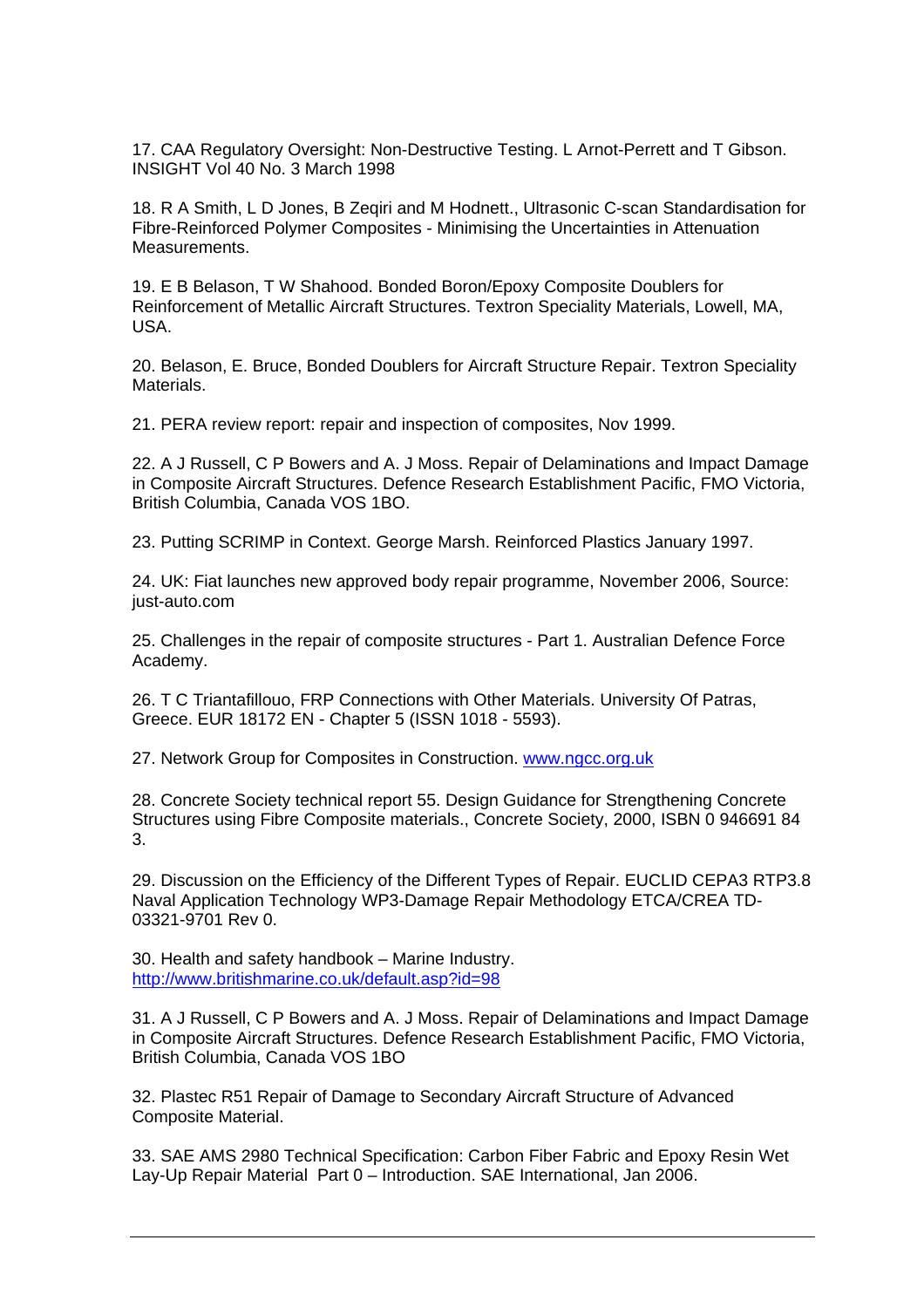34. SAE Standards AIR4938 Published September 1996 Composites and Bonded Structure Technician/Specialist ATA/IATA/SAE Com Air Comp Repair (CACRC)

35. ADA209150 Composite Material Repair and Reliability. Defence Technical Information Centre Ft. Belvoir. PhD Thesis, 1989.

36. ADA293056 Composite Repair of Military Aircraft Structures. Defence Technical Information Centre Ft. Belvoir. PhD thesis, 1995.

37. ADP005165 Repair of Helicopter Composite Structure. Defence Technical Information Centre Ft. Belvoir. PhD thesis, 1986.

38. Lekou D J and van Wingerde A M. Repair techniques for composites materials applicable to wind turbine blades, Proceedings of the 27th Riso International Symposium on Materials Science, Denmark, 2006 [http://www.risoe.dk/afm/symp27/Papers/21,%20Risoe%20Symposium%202006,Proc,%2](http://www.risoe.dk/afm/symp27/Papers/21,%20Risoe%20Symposium%202006,Proc,%20Lekou+vanWingerde.pdf) [0Lekou+vanWingerde.pdf](http://www.risoe.dk/afm/symp27/Papers/21,%20Risoe%20Symposium%202006,Proc,%20Lekou+vanWingerde.pdf) 

39. NDT in Aerospace - State of Art, G. Tober, D. Schiller, EADS Airbus GmbH, Bremen, Germany<http://www.ndt.net/article/wcndt00/papers/idn904/idn904.htm>

40. Capriotti R. "*NDT Techniques for the Evaluation of Impact Damage on Aeronautical Structures*, Aeronautica Militare Italiana", WCNDT 2000, Roma, Italy.

41. J. Jamet, Non-Destructive Testing of Aeronautical Structures. INSIGHT Vol 40 No 3 March 1998.

42. T Grybäck, K Brander and P Wickström. NDT in the Swedish Aerospace Industry. INSIGHT Vol 39 No 3 March 1997. <http://direct.bl.uk/bld/PlaceOrder.do?UIN=021810915&ETOC=RN&from=searchengine>

43. Helicopter damage repair performed on-site, Engineering Talk, February 2004. <http://www.engineeringtalk.com/news/bkh/bkh101.html>

44. C Florin.Continuous Process Control by Impulse Thermography. INSIGHT Vol 40 No 3 March 1998.

45. John W. Newman, Shearography Non-Destructive Evaluation Techniques for Aerospace Structures Laser Technology Inc. <http://adsabs.harvard.edu/abs/1995SPIE.2455..210N>

46. S Wang and D D L Chung. Self-monitoring of strain and damage by a carbon-carbon compositeState Univ. of New York at Buffalo, Buffalo, NY, USA.

47. Conductivity of CFRP as A Tool for Health and Usage Monitoring. Schueler, Ruediger; Joshi, Shiv P.; Schulte, Karl. Unvi. of Texas at Arlington, Arlington, USA.

48. W M Banks, D Hayward, S B Joshi, Zhi-cheng Li, K Jeffrey and R A Pethrick. High-Frequency Dielectric Investigations of Adhesive Bonded Structures. INSIGHT Vol 37 No 12 December 1995.

49. Pulsed Digital Holography and Shearography. Cordis Industrial & Materials Technologies BRITE-EURAM III: Project Summary - no. 1147.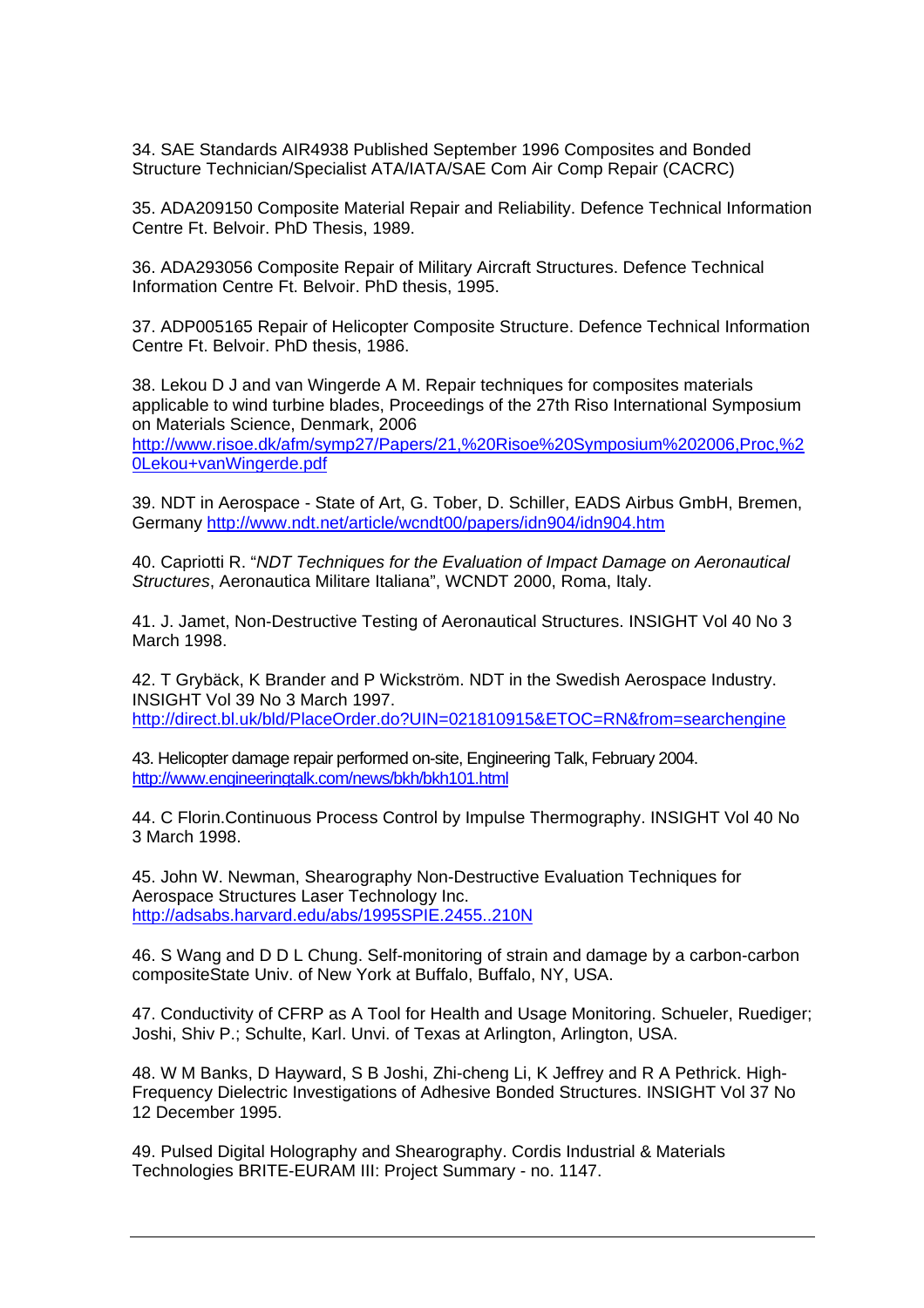50. NCN Best Practice Guide: Non-destructive evaluation techniques. 2007.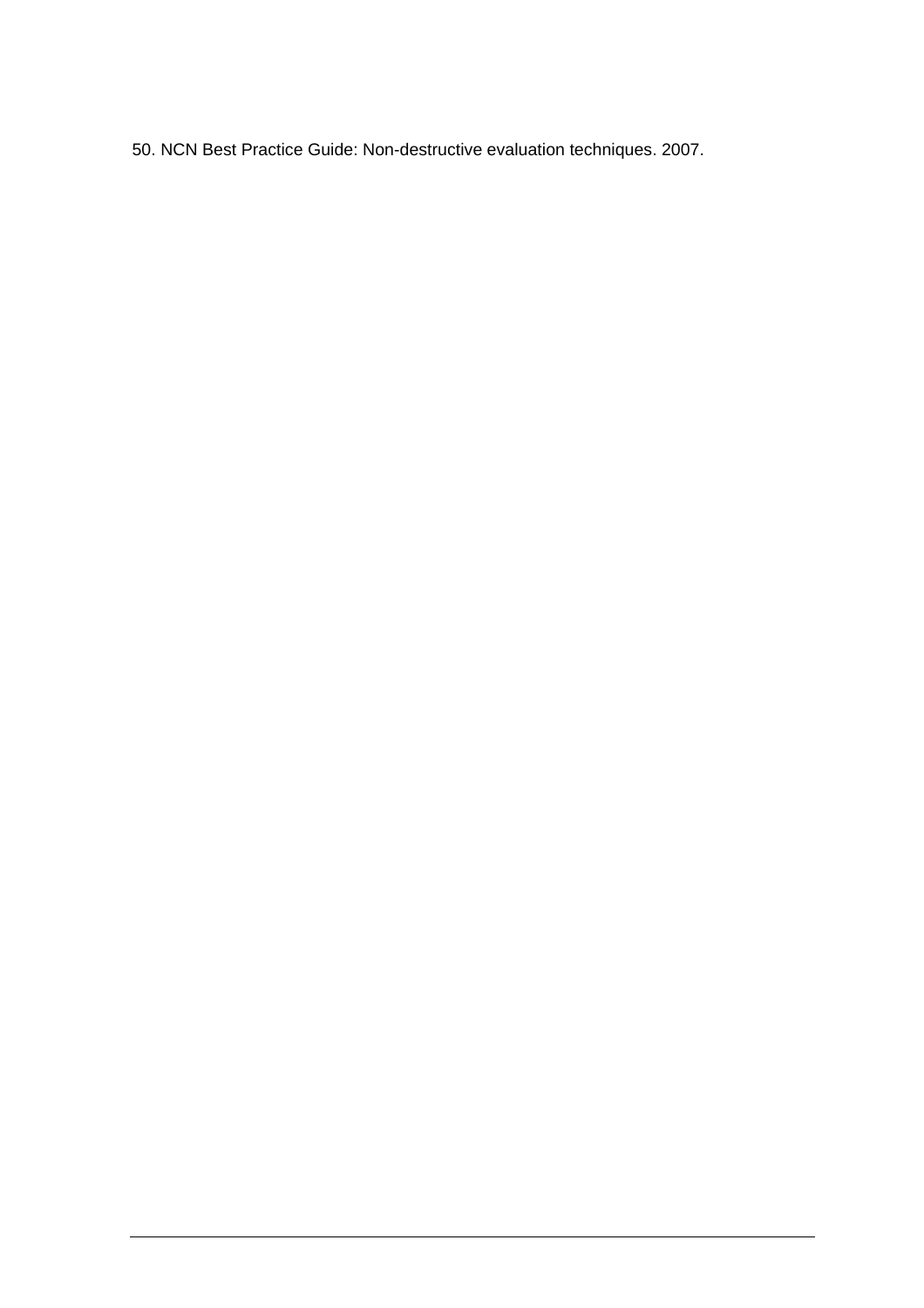**ANNEX 1: SAE STANDARDS FOR REPAIR OF FRP STRUCTURES** 

| <b>SAE Aerospace recommended practice</b>                                                                                  | Date published   | <b>Document</b><br>type |
|----------------------------------------------------------------------------------------------------------------------------|------------------|-------------------------|
| ARP1333: Non-destructive Testing of Electron Beam<br><b>Welded Joints in Titanium Base Alloys</b>                          | 03/01/1974       | Standard                |
| ARP1611 : Quality Inspection Procedure, Composites,<br><b>Tracer Fluoroscopy and Radiography</b>                           | 11/01/1995       | Standard                |
| ARP4118 : Isolation and Corrosion Protection of Dissimilar<br><b>Materials</b>                                             | 06/01/1994       | Standard                |
| ARP4916 : Masking and Cleaning of Epoxy and Polyester<br><b>Matrix Thermosetting Composite Materials</b>                   | 03/01/1997       | Standard                |
| ARP4977: Drying of Thermosetting Composite Materials                                                                       | 08/01/1996       | Standard                |
| ARP4991 : Core Restoration of Thermosetting Composite<br>Components                                                        | 12/01/1998       | Standard                |
| ARP5089 : Composite Repair NDT/NDI Handbook                                                                                | 11/01/1996       | Standard                |
| ARP5107 : Guidelines for Time-Limited-Dispatch (TLD)<br>Analysis for Electronic Engine Control Systems                     | 11/15/2006       | Standard                |
| ARP5143 : Vacuum Bagging of Thermosetting Composite<br>Repairs                                                             | 07/26/2002       | Standard                |
| ARP5144 : Heat Application for Thermosetting Resin                                                                         | 03/01/2000       | Standard                |
| Curing<br>ARP5256: Mixing Resins, Adhesives and Potting                                                                    | 03/01/1997       | Standard                |
| Compounds<br>ARP5319: Impregnation of Dry Fabric and Ply Lay-Up                                                            | 07/19/2002       | Standard                |
| <b>ARP5577: Aircraft Lightning Direct Effects Certification</b>                                                            | 09/30/2002       | Standard                |
| ARP5605 : Solid Composite Laminate NDI Reference<br><b>Standards</b>                                                       | 09/01/2001       | Standard                |
| ARP5606 : Composite Honeycomb NDI Reference<br><b>Standards</b>                                                            | 09/01/2001       | Standard                |
| ARP5701 : Lay-up of Pre-preg Composite Materials                                                                           | Work in Progress | Standard                |
| J1032 : Definitions for Machine Availability (Off-Road Work<br>Machines)                                                   | 04/01/1987       | Standard                |
| J1344 : Marking of Plastic Parts                                                                                           | 07/01/1997       | Standard                |
| J1555: Recommended Practice for Optimizing Automobile<br>Damageability                                                     | 06/19/2000       | Standard                |
| J1573 : OEM Plastic Parts Repair                                                                                           | 02/25/2003       | Standard                |
| J1781 : Ship Systems and Equipment - Materials for Fluid<br><b>Systems</b>                                                 | 11/22/2006       | Standard                |
| J1828 : Uniform Reference and Dimensional Guidelines for<br><b>Collision Repair</b>                                        | 11/07/2006       | Standard                |
| J2376 : New-Vehicle Collision Repair Information                                                                           | 03/07/2005       | Standard                |
| Vehicle E/E Systems Diagnostic Standards Committee                                                                         | 08/01/2001       | Standard                |
| J2403: Medium/Heavy-Duty E/E Systems Diagnosis<br>Nomenclature                                                             | 08/25/2004       | Standard                |
| J2667: Strsw (Squeeze Type Resistance Sport Welding)<br>Equipment Acceptance Criteria for the Collision Repair<br>Industry | 10/26/2004       | Standard                |
|                                                                                                                            |                  |                         |

| <b>SAE Aerospace Information report</b>                                              | Date published | <b>Document</b><br>tvpe |
|--------------------------------------------------------------------------------------|----------------|-------------------------|
| AIR1664 : Aircraft Flexible Tanks General Design and<br>Installation Recommendations | 10/01/1996     | Standard                |
| AIR4069 : Sealing Integral Fuel Tanks                                                | 05/01/1998     | Standard                |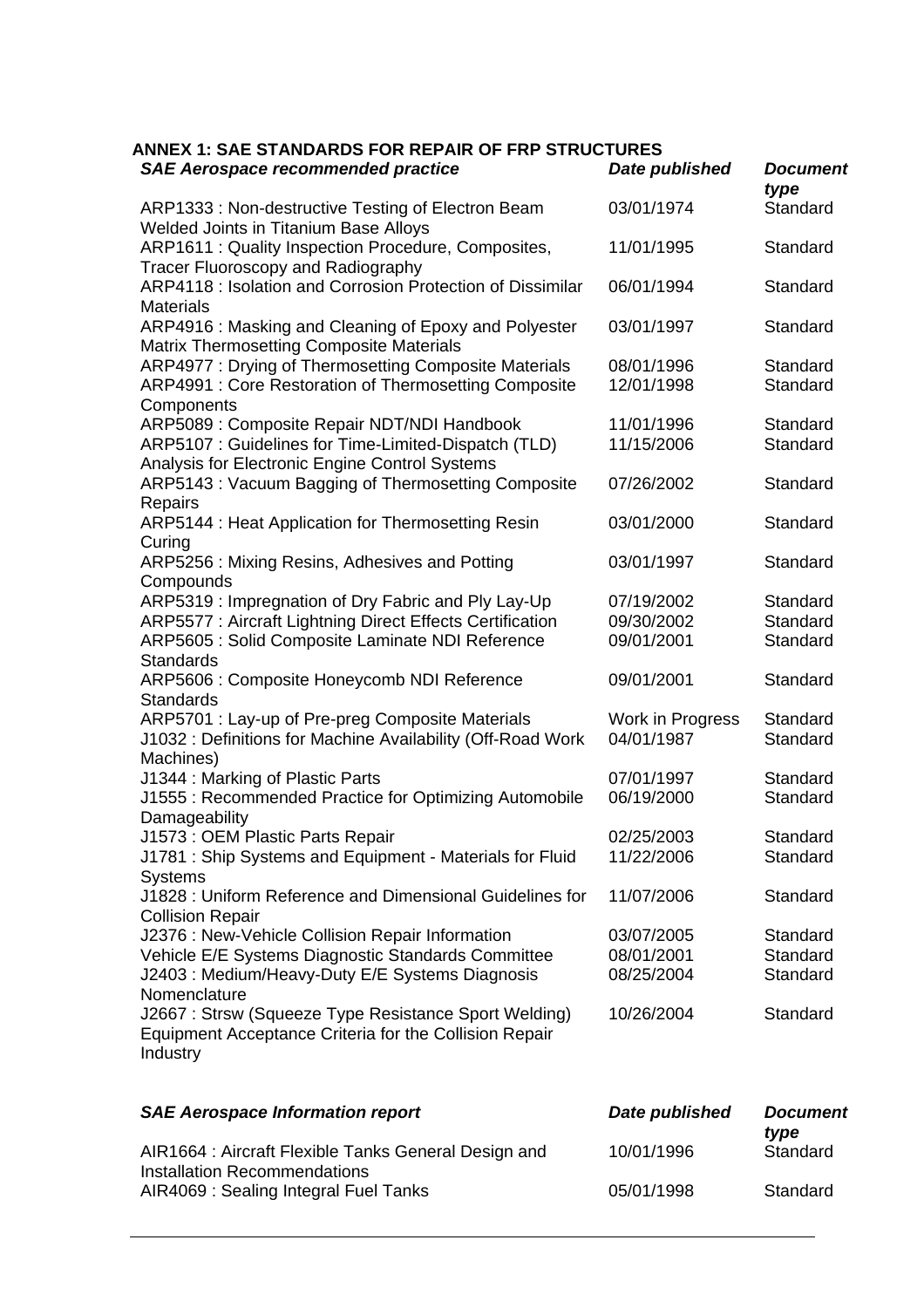| <b>SAE Aerospace Material Specifications</b>                         | Date published   | <b>Document</b><br>type |
|----------------------------------------------------------------------|------------------|-------------------------|
|                                                                      |                  |                         |
| AIR825/12 : Oxygen System Integration and Performance<br>Precautions | 03/25/2003       | Standard                |
| <b>Thermosetting Composites</b>                                      |                  |                         |
| AIR5946 : Design and Application of Composite Repairs for            | Work in Progress | Standard                |
| <b>Composite Materials</b><br>AIR5885: Landing Gear Common Repairs   | 12/01/2004       | Standard                |
| AIR5702: Storage and Handling of Epoxy Thermosetting                 | Work in Progress | Standard                |
| AIR5431: Repair Tooling                                              | 12/29/2004       | Standard                |
| AIR5416 : Maintenance Life Cycle Cost                                | Work in Progress | Standard                |
| <b>Thermosetting Composite Structures</b>                            |                  |                         |
| AIR5367: Machining of Epoxy and Polyester Matrix                     | Work in Progress | Standard                |
| <b>Training Document</b>                                             |                  |                         |
| AIR5279 : Composite and Bonded Structure Inspector:                  | 03/01/1999       | Standard                |
| <b>Training Document</b>                                             |                  |                         |
| AIR5278 : Composite and Bonded Structure Engineers:                  | 03/01/1999       | Standard                |
| Technician/Specialist: Training Document                             |                  |                         |
| AIR4938: Composite and Bonded Structure                              | 09/01/1996       | Standard                |
| AIR4844 : Composites and Metal Bonding Glossary                      | 09/01/1999       | Standard                |

| AMS2694: Repair Welding of Aerospace Castings                                                         | 04/01/1984       | Standard |
|-------------------------------------------------------------------------------------------------------|------------------|----------|
| AMS2950 : Paste Adhesive For Core Restoration                                                         | Work in Progress | Standard |
| AMS2950/1 : Paste Adhesive for Core Restoration-General                                               | Work in Progress | Standard |
| <b>Requirements and Qualification Program</b>                                                         |                  |          |
| AMS2960: Glass Fabric with Epoxy Resin Wet Lay Up                                                     | Work in Progress | Standard |
| <b>Repair Material</b>                                                                                |                  |          |
| AMS2960/1 : Glass Fabric with Epoxy Resin Wet Lay Up                                                  | Work in Progress | Standard |
| <b>Repair Material - Part 1</b>                                                                       |                  |          |
| AMS2960/5 : Glass Fabric with Epoxy Resin Wet Lay Up                                                  | Work in Progress | Standard |
| <b>Repair Material - Part 5</b>                                                                       |                  |          |
| AMS2980 : Technical Specification: Carbon Fiber Fabric                                                | 01/26/2006       | Standard |
| and Epoxy Resin Wet Lay-Up Repair Material Part 0 -                                                   |                  |          |
| Introduction                                                                                          |                  |          |
| AMS2980/1 : Technical Specification: Carbon Fiber Fabric                                              | 01/26/2006       | Standard |
| and Epoxy Resin Wet Lay-Up Repair Material Part 1 -                                                   |                  |          |
| <b>General Requirements</b>                                                                           |                  |          |
| AMS2980/2 : Technical Specification: Carbon Fiber Fabric                                              | 01/26/2006       | Standard |
| and Epoxy Resin Wet Lay-Up Repair Material Part 2 -                                                   |                  |          |
| <b>Qualification Program</b>                                                                          |                  |          |
| AMS2980/3 : Technical Specification: Carbon Fiber Fabric                                              | 01/26/2006       | Standard |
| and Epoxy Resin Wet Lay-Up Repair Material Purchasing                                                 |                  |          |
| Specification - Fabric                                                                                |                  |          |
| AMS2980/4 : Technical Specification: Carbon Fiber Fabric                                              | 01/26/2006       | Standard |
| and Epoxy Resin Wet Lay-Up Repair Material Purchasing                                                 |                  |          |
| Specification - Resin                                                                                 |                  |          |
| AMS2980/5: Carbon Fiber Fabric and Epoxy Resin Wet                                                    | 01/26/2006       | Standard |
| Lay-Up Repair Material Part 5 - Material Specification:                                               |                  |          |
| Carbon Fiber Fabrics, Plain Weave, 193 G/MD2, and                                                     |                  |          |
| Epoxy                                                                                                 |                  |          |
| AMS3970 : Carbon Fiber Fabric Repair Prepreg, 125Mdc                                                  | 12/01/1999       | Standard |
| (250Mdf) Vacuum Curing Part 0 - Introduction<br>AMS3970/1: Carbon Fiber Fabric Repair Prepreg, 125Mdc | 12/01/1999       | Standard |
|                                                                                                       |                  |          |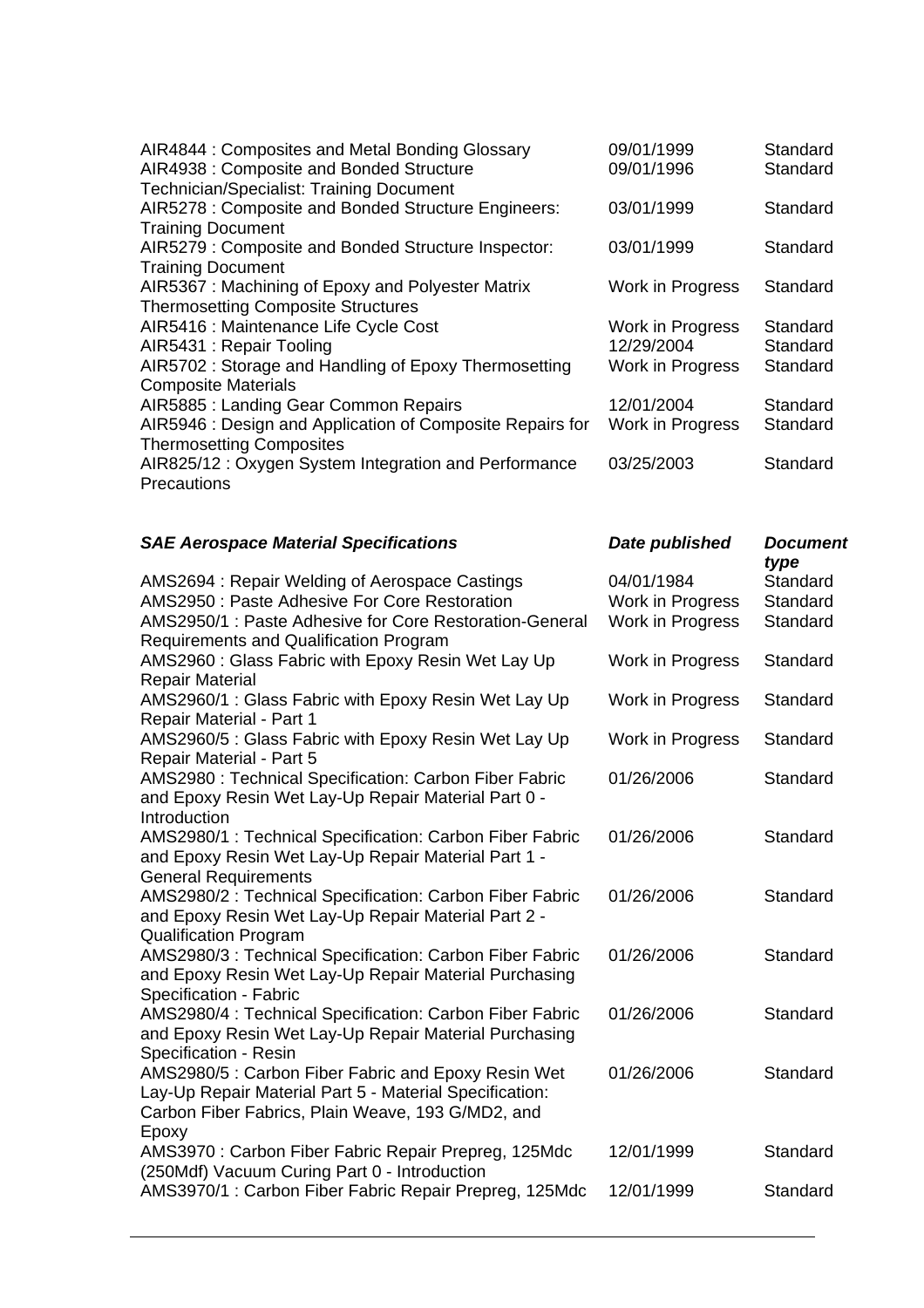| (250Mdf) Vacuum Curing Part 1 - General Requirements<br>AMS3970/2: Carbon Fiber Fabric Repair Prepreg, 125Mdc<br>(250Mdf) Vacuum Curing Part 2 - Qualification Program for        | 12/01/1999               | Standard                |
|-----------------------------------------------------------------------------------------------------------------------------------------------------------------------------------|--------------------------|-------------------------|
| Fiber, Fabric, Resin and Film Adhesive<br>AMS3970/3 : Carbon Fiber Fabric Repair Prepreg, 125Mdc<br>(250Mdf) Vacuum Curing Part 3 - Purchasing Specification<br>for Epoxy Prepreg | 12/01/1999               | Standard                |
| AMS3970/4 : Carbon Fiber Fabric Repair Prepreg, 125Mdc<br>(250Mdf) Vacuum Curing Part 4 - Purchasing Specification<br>for Film Adhesive                                           | 12/01/1999               | Standard                |
| AMS4235: Aluminium Alloy, Castings 4.6cu 0.35mn<br>0.25mg 0.22ti (A206.0-T71) Solution and Precipitation Heat<br>Treated                                                          | 01/01/1987               | Standard                |
| AMSDTL23053/15 : Insulation Sleeving, Electrical, Heat<br>Shrinkable, Polyolefin, Heavy-Wall, Coated, Flexible, Outer<br><b>Wall Crosslinked</b>                                  | 07/01/1999               | Standard                |
| AMSS83318: Sealing Compound, Polysulfide Type, Low<br>Temperature Curing, Quick Repair, Integral Fuel Tanks and<br><b>Fuel Cell Cavities</b>                                      | Work in Progress         | Standard                |
| AMSS8802: Sealing Compound, Temperature Resistant,<br>Integral Fuel Tanks and Fuel Cell Cavities, High Adhesion                                                                   | 03/03/2005               | Standard                |
| <b>Other SAE Standards</b>                                                                                                                                                        | Date published           | <b>Document</b><br>type |
| AS176 : Limits, Table of Limits and Lubrication Charts<br>AS7118 : Nadcap Requirements for Composites                                                                             | 10/01/2001<br>05/26/2004 | Standard<br>Standard    |

[MA4872 : Paint Stripping of Commercial Aircraft -](http://www.sae.org/technical/standards/MA4872)  [Evaluation of Materials and Process](http://www.sae.org/technical/standards/MA4872)  03/01/1998 Standard